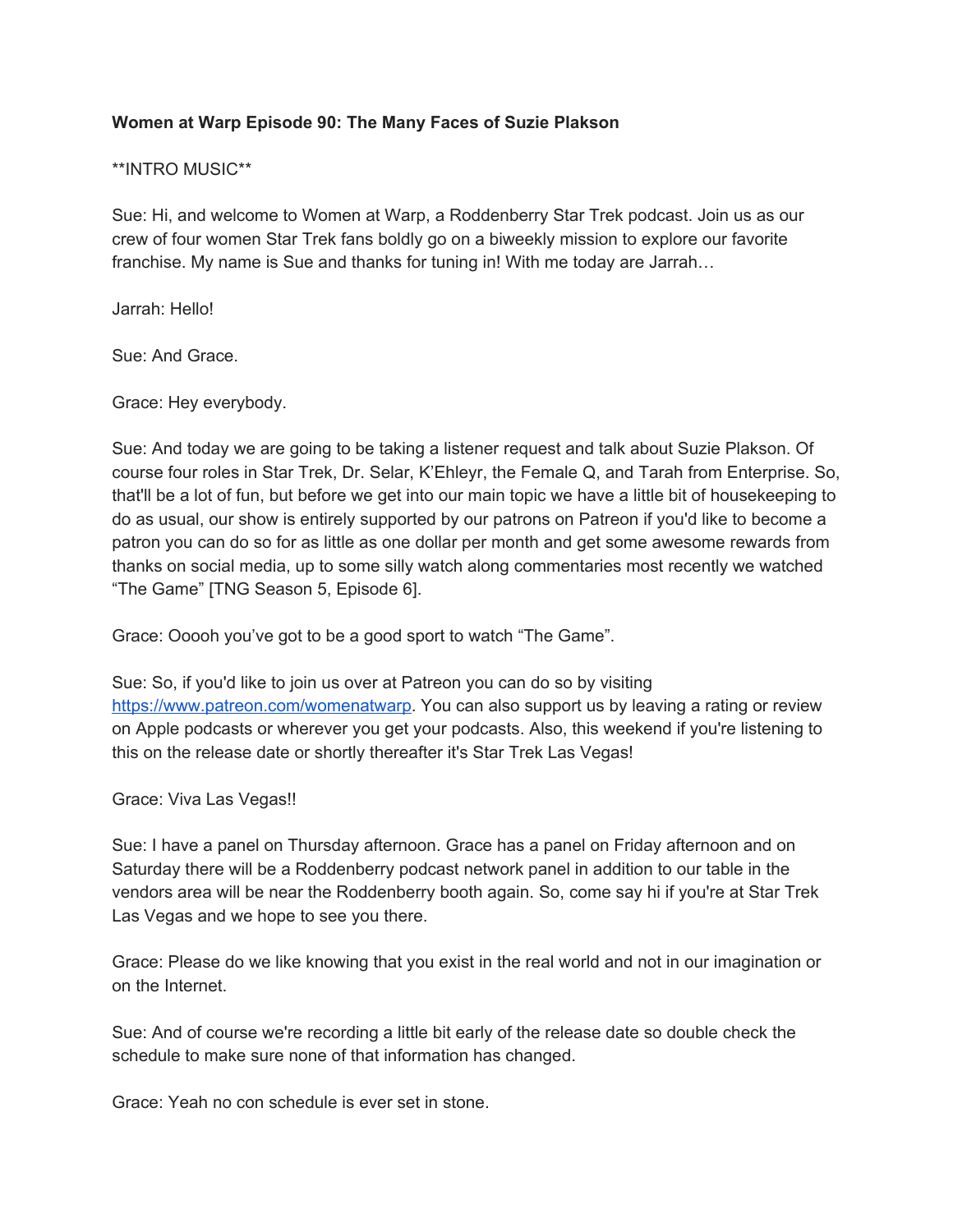Sue: Absolutely. And speaking of cons if you are in New York in mid August I will be at Flame Con and if you're in Atlanta over Labor Day weekend I will also be a DragonCon. So, it is con season for myself.

Grace: Hopefully you're not feeling the wrath of Khan.

\*laughter\*

Sue: That'll be after New York Comic Con in October.

Grace: I'm sure, yes.

Sue: All right so let's talk about Suzie Plakson.

Jarrah: Yes let's.

Sue: Jarrah, do you want to give a short bio?

Jarrah: Sure. Suzie Plakson June 3rd, 1958 in Buffalo, New York the birthplace of many an amazing thing like buffalo wings? Is that where buffalo wings came from I don't know…

Grace: Yes, that's where the buffalo earned its wings.

Jarrah: Suzie Plakson is an American actress/singer/writer and artist. She grew up in Pennsylvania and went to college at Northwestern University. She began her career on the stage in theater performances. Of course, in addition to the Star Trek roles we're going to be talking about she's played a wide range of characters on TV, including the hard bitten sportswriter Meg Tynan in the sitcom Love and War. But, probably more memorable for people of our generation, she did several voices on Dinosaurs as well as had a recurring role in Mad About You and one in Everybody Loves Raymond. She's also been in some movies as well.

Grace: And let's not forget her doing a dead on Minnesota accent on How I Met Your Mother.

Jarrah: Oh yes… As a singer/songwriter Plakson just recently released the alternative country rock album "Didn't Want To Do It" and she also sculpts and writes, samples of both are viewable and readable on her website, [http://www.suzieplakson.com/,](http://www.suzieplakson.com/) and I highly recommend checking it out because there is a lot of really, I mean my view, pretty cool writing there. I am a fan of her style.

Grace: And she often sometimes has her sculptures for sale at conventions.

Jarrah: Neat.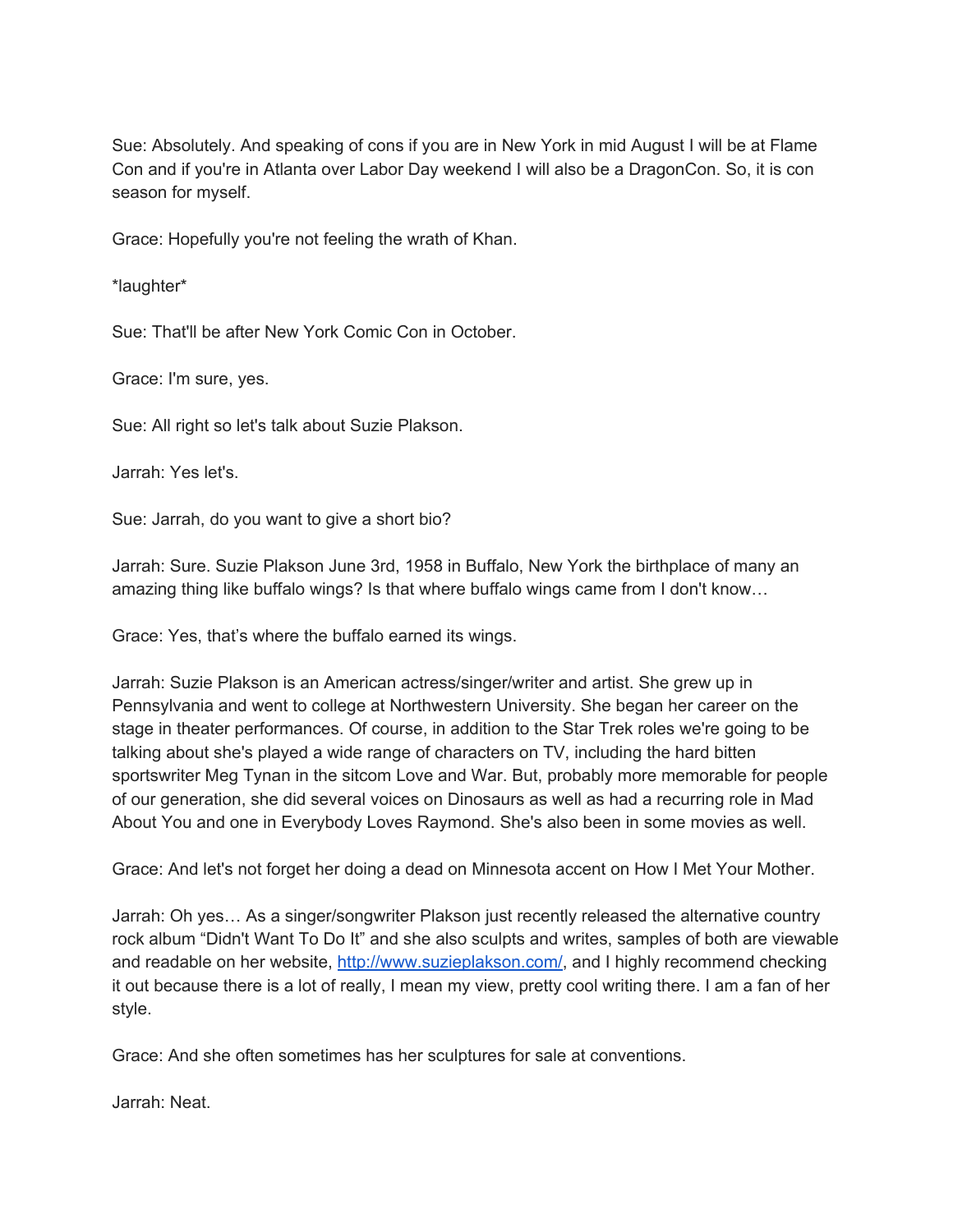Grace: Check them out if you get a chance.

Sue: So, let's start with Dr. Selar, who seems to be referenced all the time but only appears in one episode, and that's the Season 2 Episode "The Schizoid Man" [TNG Season 2, Episode 6].

Jarrah: So, I re watched this one again today and I think this is one that…

Grace: And you had some opinions didn't you?

Jarrah: I did not… This is one that I have not re watched a lot, and then I was like oh I remember why, although basic... Okay so the the thing is, but I'll start saying is that Suzie Plakson is by and far the highlight of this episode.

Sue: Which speaks very much to the fact that not much is happening in this, because it's a pretty standard Vulcan character.

Jarrah: Yeah, and actually when she got the role like she wasn't really familiar with Star Trek or Vulcans and her brother was a big fan, so she took it kind of to make her brother happy, and he was like oh no Vulcans don't like smile like that, Vulcans don't do that. When she was reading her lines to him. But, I think it's the look that she gives.

Grace: It's not quite a "smize" [\[https://www.urbandictionary.com/define.php?term=Smize\]](https://www.urbandictionary.com/define.php?term=Smize) but it definitely is some communication with her eyes that she does very well that's very Vulcan.

Jarrah: It's like the Vulcan shade look, that she just kind of gets instinctively like she puts her head down and her eyes up a little bit and it's like this sort of penetrating stare.

Grace: It's like an eye sneer. It's like an a sneer that's all in the eyes or just a, yes, self contained reaction, but all within the eye area.

Jarrah: Yeah. So, I mean one thing that was cool that she said about her audition for this was she had been called in because the casting director Junie Lowry saw her in a solo show and invited her to audition to play a doctor, and Suzie Plakson said in an interview with [http://www.startrek.com/,](http://www.startrek.com/) "I go in and I'm so amazed and heartened by the fact that they're all different ages and races of women auditioning to play this doctor which you just didn't see and still don't see. I thought fantastic. That's so cool. And I got cast then I got a call from my agent saying 'they want you to come in next week and get measured for your ears' which is not something you generally hear when you've auditioned to play any guest spot, I said 'what's up with that,' and that's how I found out I was playing a Vulcan"

Grace: Hell of a way to find out right?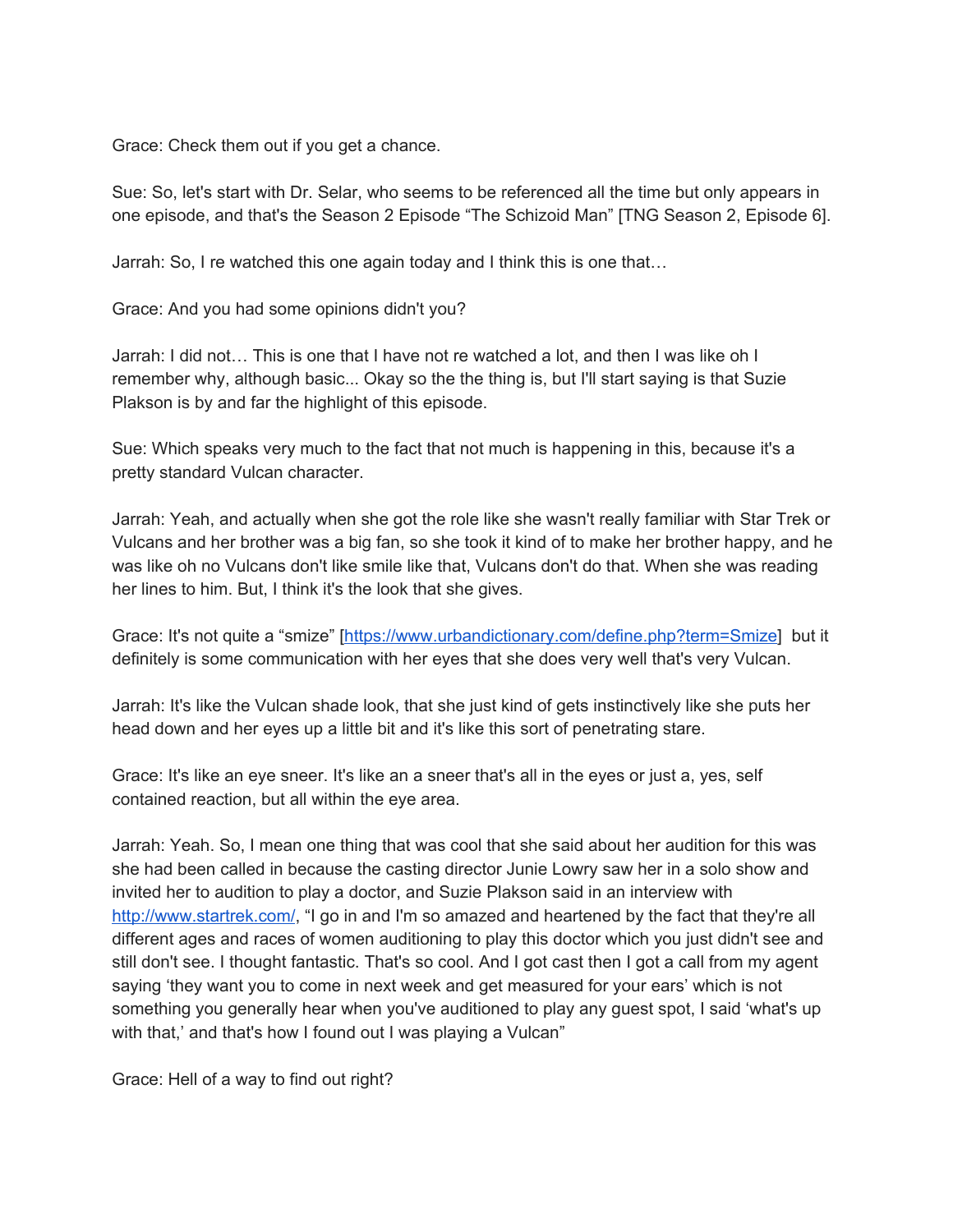Sue: I love that.

Grace: I love the fact that you have to get measured, that your ears need measuring, that there isn't like a one size fits all earpiece.

Jarrah: I remember reading in Leonard Nimoy's book "I Am Spock" about the early ears they had for him and how they really fit poorly and looked really terrible and that he had a prosthetics person was like, "No we need a measure you can make these properly," and it made a huge difference. And I mean having tried on those like plastic generic ears that sort of cover the whole year that you can buy like through licensed merch, those don't work very well. So, I can see how having something that's more like close to your actual size of your ear is probably a good idea.

Sue: I've always thought that was why Vulcans kept pieces of their hair in front of their ears was to like cover that line.

Jarrah: Yup. Well, that's what I do when I'm wearing the prosthetics because I don't really… it's hard to blend things at the side of your head, like I can't see that with mirrors very well. So, I just like I put the hair over it.

Grace: Vulcans are also masters at contouring I guess.

Jarrah: But when we first meet her in this episode it's cool because Pulaski is off doing something else really important and is like…

Grace: Pulaski is off… doing something… we don't know what, as per usual.

Jarrah: it's like curing some a bunch of sick people…

Sue: Yeah there's like a whole ship a ship full of sick people.

Grace: She's got a lawn darts tournament.

Jarrah: And so she's like send Dr. Selar, Lieutenant Selar has my full confidence and she says it's like three times that like she's super awesome doctor. So, that's already like a strong vote of confidence which is pretty cool.

Grace: Backup doctor has a backup doctor.

Jarrah: Especially when like the mission is to make sure that this genius scientist isn't dying and Picard actually says "you must protect his health at all costs". So, they are putting a lot on her shoulders. And then they go down to the planet and genius scientists dude is like I'm a genius, I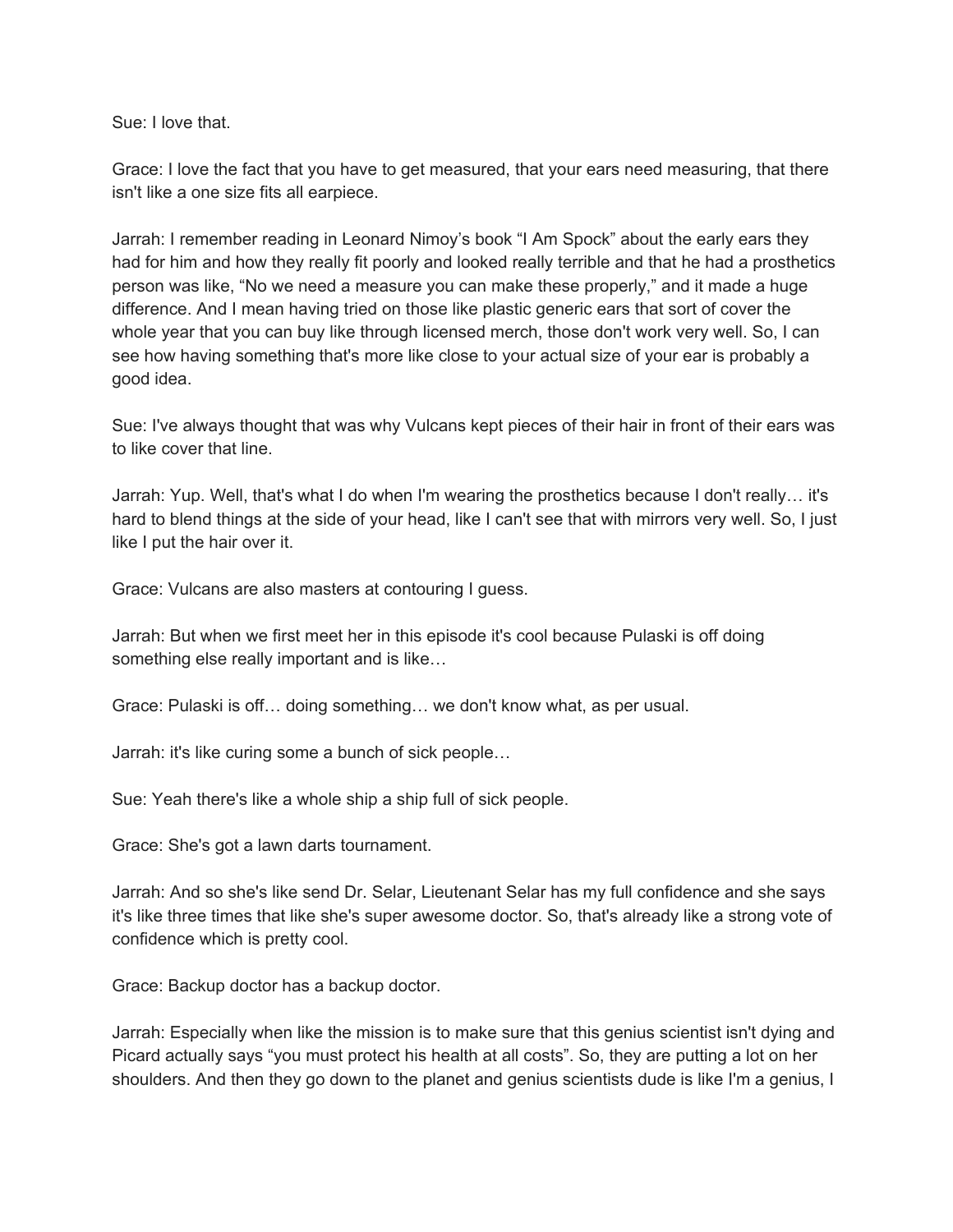hate doctors, they're pretty much not people. And Troi goes "I don't know, I mean I think doctors are people" and Selar…

Grace: You heard it here first folks Doctors are people too.

Sue: Oh it gets better.

Jarrah: Yeah. And then he's like "well you know patients wouldn't all agree with that, ha ha ha." You know kind of funny, but then he's like but at least for a doctor she's hot, like at least she's a good looking woman.

Sue: Yeah.

Jarrah: And…

Grace: Geez la-freaking-ouise

Jarrah: Yeah, geez, I know. And and then he goes…

Grace: What a charming person.

Jarrah: Yeah no kidding right.

Grace: I hope he lives forever.

Jarrah: "For a doctor you're not a bad looking woman", well, well, well, he looks at Troi what have we got here? Another fine specimen of womanhood.

Grace: Oh wow.

Jarrah: And then as if that weren't enough, cause like their mission is just to save this dude because he's a genius, a very stable genius…

Grace: And genius excuses all other shitty behavior, if there's one thing we know for sure it's that…

Sue: He's definitely a very stable genius.

Jarrah: Then Troi's like but women are people too, and he's like women aren't people, women are women and kisses her hand and she's just like ha ha ha. And it's basically me too in space.

Sue: So TOS….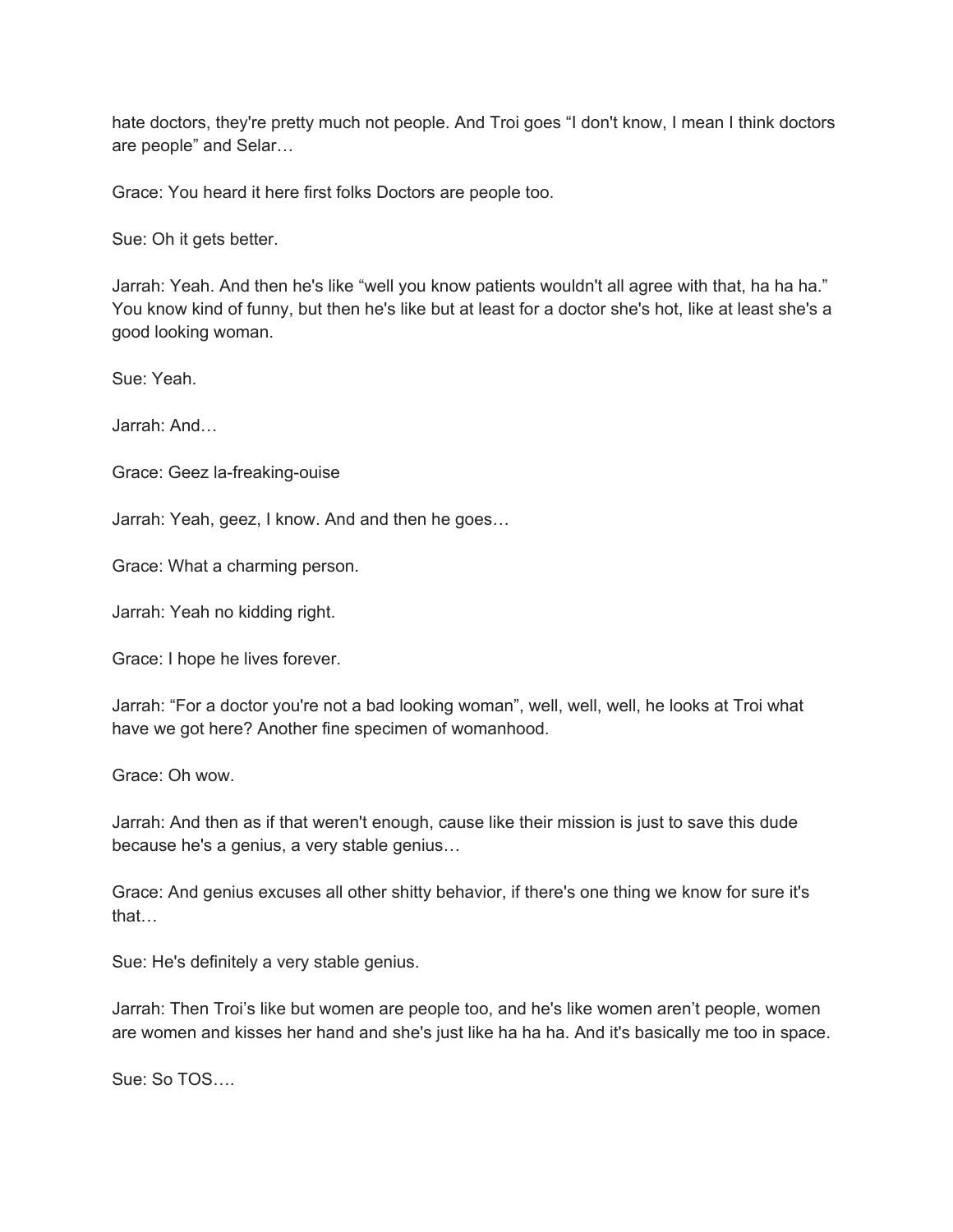Jarrah: It is so TOS, it is.

Grace: Uncomfortably so.

Jarrah: Yeah, and like he's also like romanticizing his young assistant which shows up in another few episodes of TOS and TNG with like these older scientists who are like in love with younger women.

Grace: Well, gosh golly that sounds like an uncomfortable work environment.

Jarrah: Yeah, and then you know instead of you know maybe viewing him with a degree of caution because he's clearly has no respect for women at least they're like Yeah how about you hang out alone with Data who's another like other character…

Grace: Data who's a young and impressionable robot.

Jarrah: And they're like we totally trust this guy, he's a genius, Starfleet said so. And Troi's like Oh he's totally in love with you assistant and the assistant's like oh if only I was older I could totally see that happening. And he's known her since she was a little girl…

Grace: Ahhh, no!

Jarrah: Yeah, it's super creepy, but Dr. Selar's cool.

Sue: Yeah.

Jarrah: Yeah. She also gets a cool thing later where like the is trying to figure out what's going on with Data because gross scientist puts himself in Data's head. And he asks like Dr. Selar what you thought about this guy who also by the way named his planet after himself.

Sue: Yup.

Grace: What a douchy move… He's just gonna M. Bison this whole thing of planet named after himself, name the currency after himself, wear a funny hat?

Jarrah: Totally. Yeah.

Grace: That was your Street Fighter reference there.

Jarrah: I thought you meant like a hat that would be embroidered and say Make Graceland great again.

\*laughter\*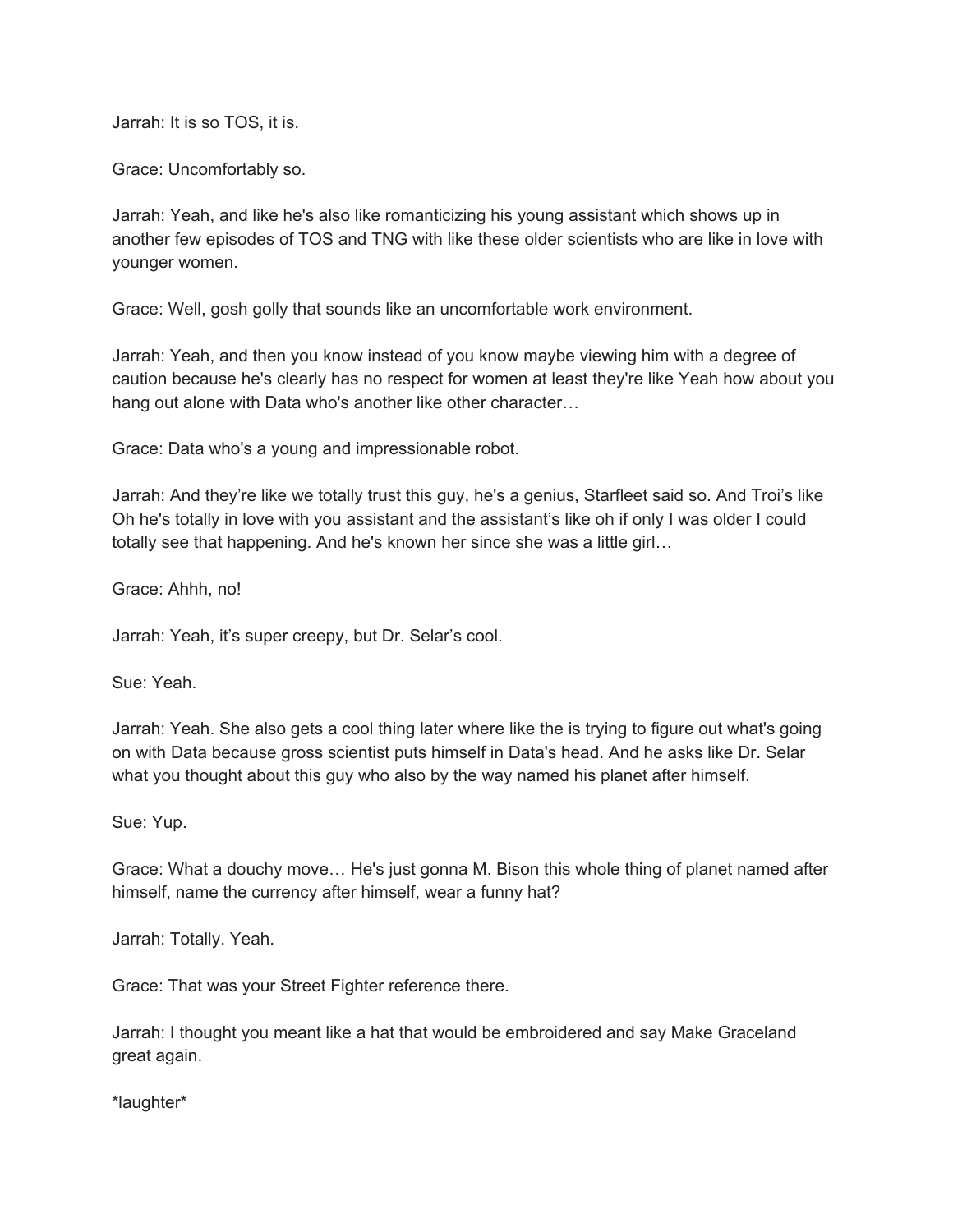Jarrah: But…

Grace: That's even more horrifying!

Jarrah: Anyway. I may be stretching the analogy here somewhat, but Picard calls Selar and Troi, and Selar is like "oh he was brilliant, arrogant, and chauvinistic" and everyone's like oh yeah sounds like how Data is acting right now. Maybe we should have caught on when he started leering at crew members asses.

Sue: Yeah.

Jarrah: Yeah. But I like Selar, I think like she does, Suzie Plakson does Vulcan really well and it would have been cool to have her on more.

Sue: It sure felt like they could have, because they really do reference her all the time.

Jarrah: Yeah. They always are like calling her to Sick Bay and stuff.

Grace: They want to have that character you know continue in the show just they don't want to pay Suzie Plakson again I guess.

Sue: But they paid her plenty more times!

Grace: They just don't want to recognize they're using the same actress over and over again.

Sue: Which is weird because for the most part she doesn't have a lot of makeup on.

Grace & Jarrah: No.

Jarrah: They sent her home with the ears the first time and they didn't want to pay to have new ears made?

Sue: Maybe.

Grace: She did like Liv Tyler and accidently left them in the car and they melted.

Sue: Well her next character on her return to Star Trek, I think is the one that most people would recognize her for maybe the most popular one, and that is the role of K'Ehleyr.

Grace: Poor dead K'Ehleyr.

Sue: Of course we talked about K'Ehleyr in our Klingle ladies episode…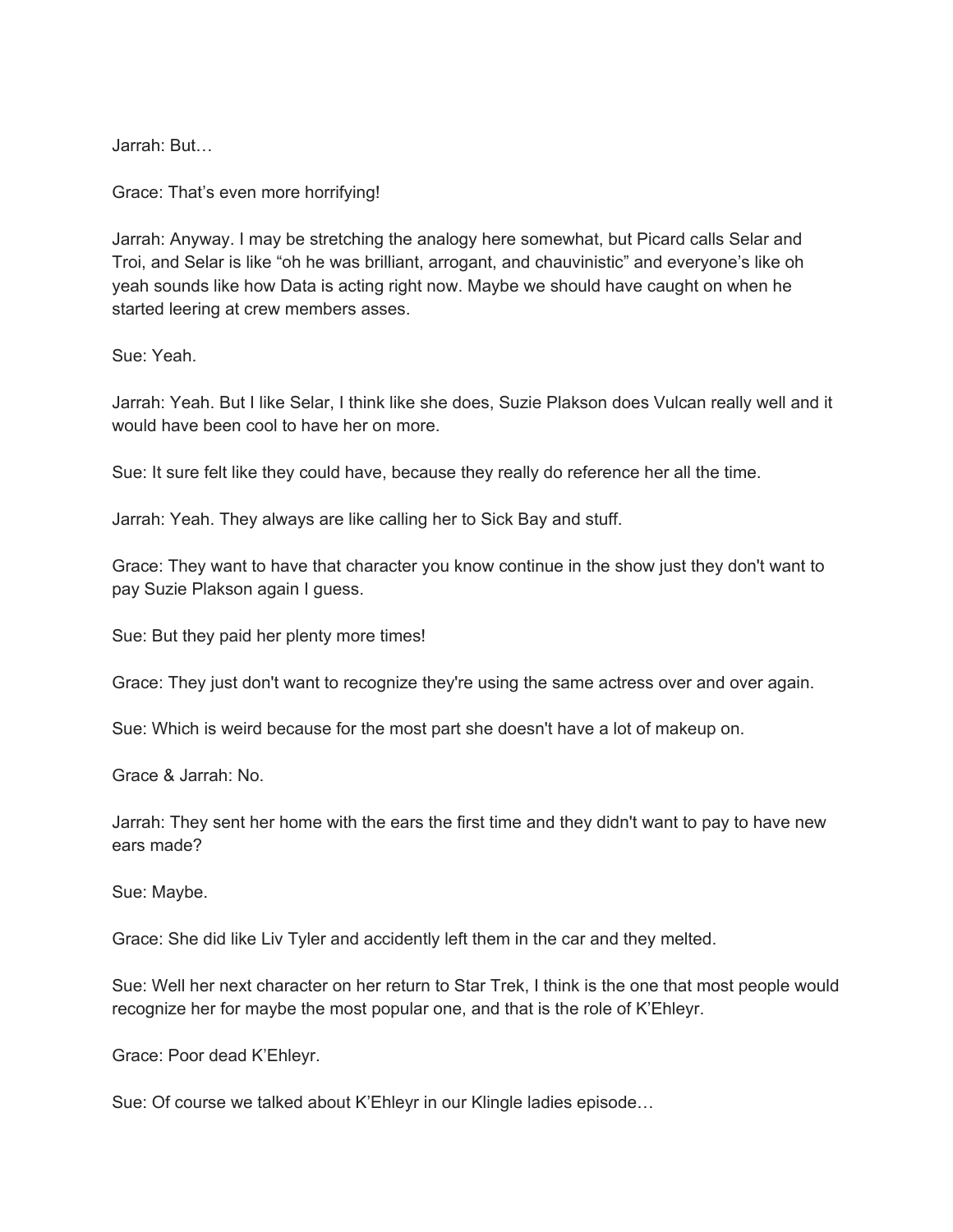Grace: All the Klingle ladies…

Sue: But we're gonna do it again. K'Ehleyr is pretty great, I think it's interesting to put her up against Worf when he's you know the full Klingon who was raised by humans, but cares so much about Klingon tradition and honor and whatever and she just DGAF.

Grace: She don't give a whaaat…

Jarrah: Yeah…

Grace: As far as Klingon-ness goes anyway.

Jarrah: Definitely when we asked our social media followers which character was their favorite K'Ehleyr showed up a lot....

Grace: Everybody loves K'Ehleyr.

Jarrah: Some people were like "yay a Klingon woman without a boob window." I mean we love the boob window but I also like the option to not have a boob window.

Grace: The real boob window was in her attitude.

\*laughter\*

Sue: I don't even know what that means but I love it.

Jarrah: If the attitude that goes like I don't bite, no that's wrong I do bite. I mean, and Suzie Plakson points out that you know part of the reason you know fans come up here and like "Oh you're my favorite Klingon woman," she's like well partly that's because I wasn't a good Klingon woman like I was I was half human and I just didn't have time for all that stuff.

Grace: It is pretty great to have anytime you have a, I want to say a culture that isn't totally fleshed, out or keeps getting fleshed out in different directions kind of inconsistently, to have a character come in and say "Guys this is ridiculous." And, I love that it's K'Ehleyr who we get to have play that role of just being like yeah, Klingons, they're wacky. Definitely.

Jarrah: And I like that she gets that bonding moment with Troi where they bond over being half race aliens, and feeling sort of like not able to fit and Troi's counselling her on that basis, and it's kind of cool in that's in "The Emissary" [TNG Season 2, Episode 20] the first episode with her where she shows up and she's going to do all the diplomacy. Then she gets it on with Worf.

Grace: Like you do…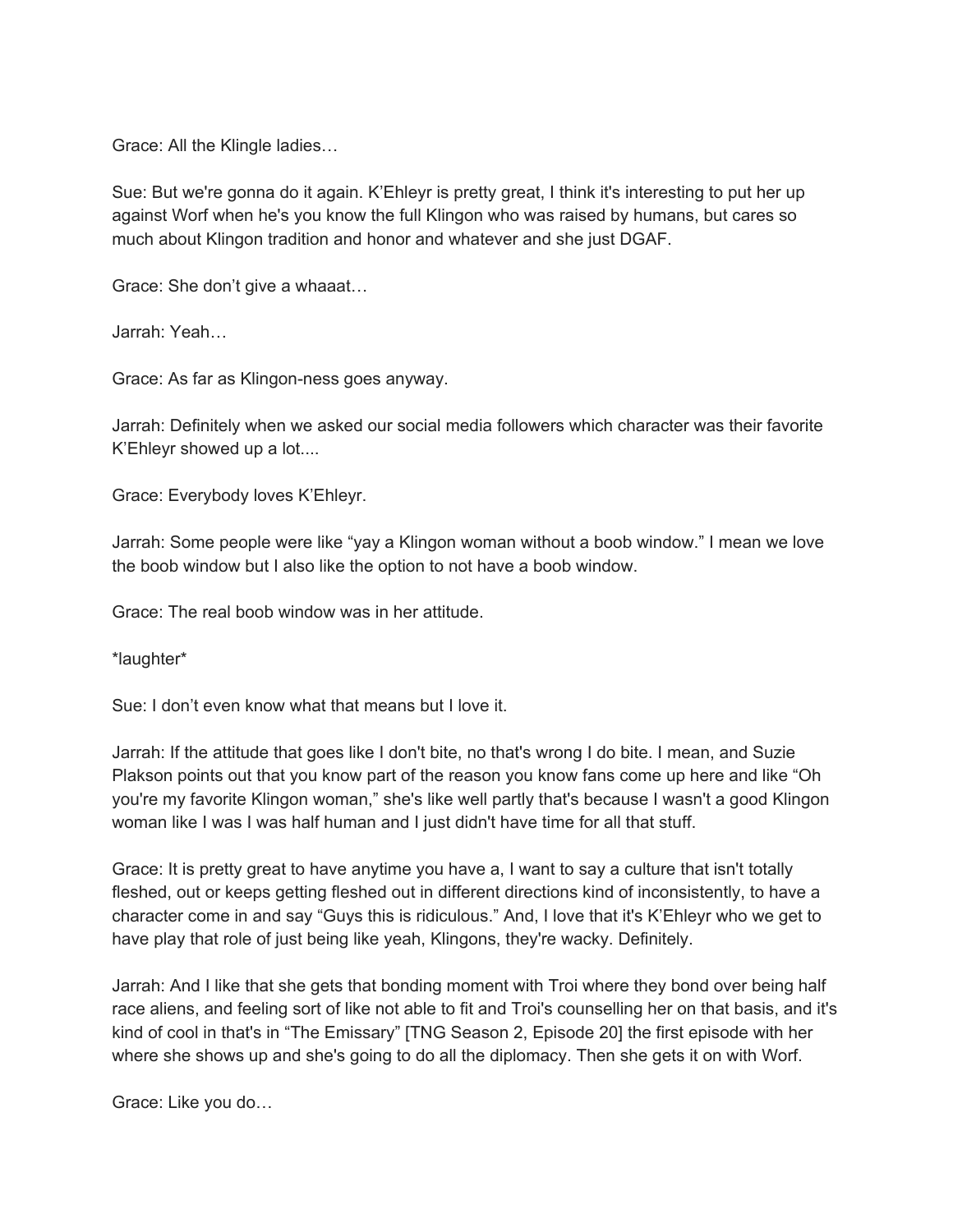Sue: No, she gets fridged.

Jarrah: Yeah, that's in the next episode.

Sue: Yeah, well sorry, I jumped ahead.

Grace: It's a short saga.

Jarrah: I mean before that she like spars with Worf on the holodeck because that's the height of foreplay.

Grace: It's a very sexual sparring.

Jarrah: And she's also like no I don't want to marry you like what do you think this is, we each have stuff to do.

Grace: Which is cool. You don't get to see women turn down a lot of proposals on TV.

Jarrah: Yeah, and like I don't feel like even despite her ending I don't feel like she's shamed for having slept with him or anything.

Grace: No. Or for turning him down she just doesn't want that out of life right now.

Sue: No, the perceived shame is that she has a relationship with somebody who's been dishonored in the empire not whatever they've done together, or rather that they've…

Grace: It's not that there was sex, it's who the sex was with.

Sue: Yes.

Jarrah: Yeah, but I still feel like at the time it was still a bit of a challenging narrative to have a woman go and have sex for pleasure with a man, like, I mean clearly they do love each other to a degree, but doesn't want to commit to like settling down with him. Has a kid, doesn't…

Grace: And let's be real who would settle down with Worf, at least at this point in his arc…

Jarrah: And like has a kid and raises it by herself for like at least a few years. And, that was still like not super, super acceptable.

Sue: Was it more acceptable because they're Klingon and not human?

Grace: Maybe.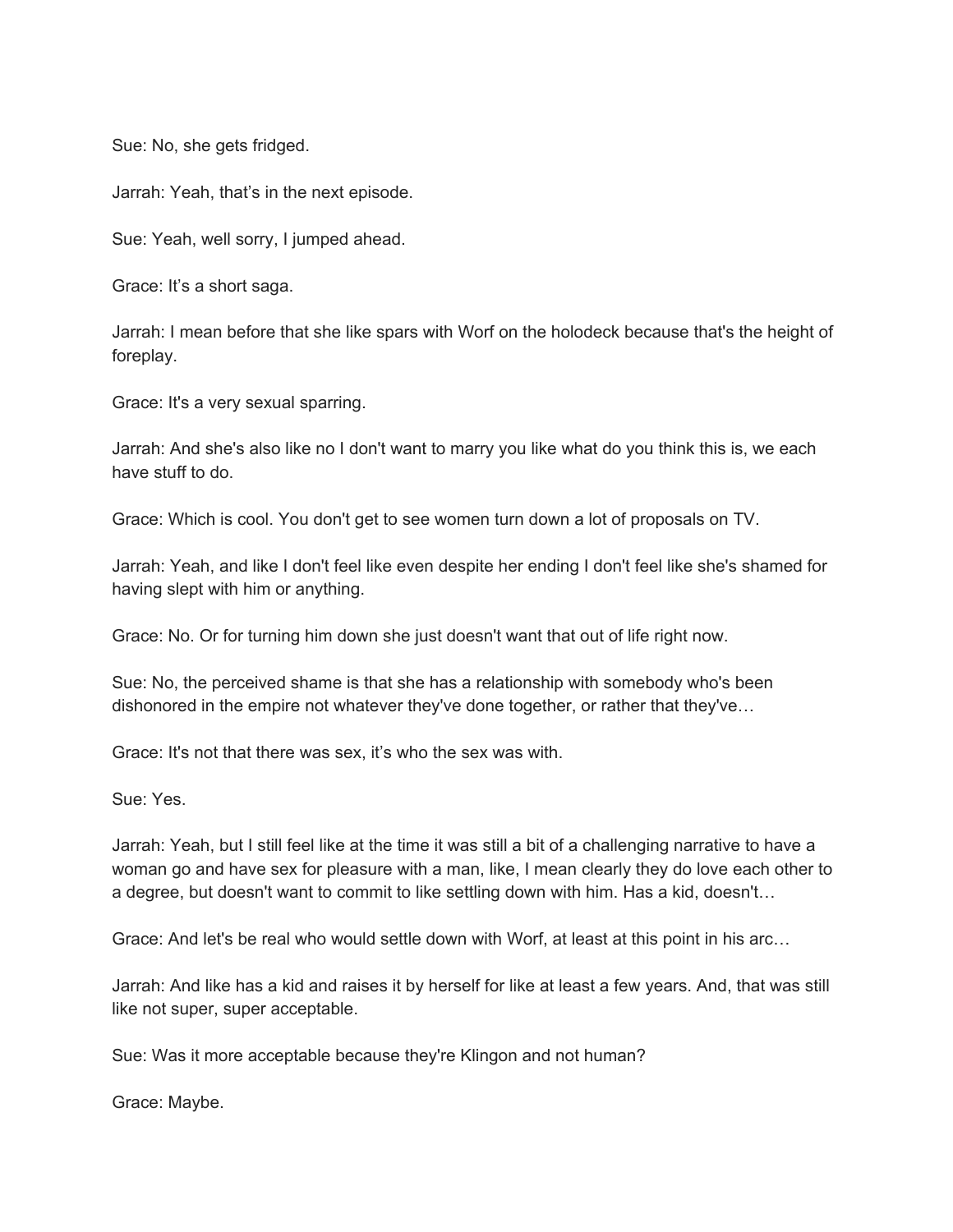Sue: Like I mean to the general audience.

Grace: I'd like to think that we'd be at a point in the future where you know we've gotten rid of all these illnesses and people are no longer weird and judgy about having children out of wedlock, I would hope we'd reached that point.

Jarrah: I can see being like a little judgy about not telling Worf, given that I don't think that there was like a danger or any other type of factor that would be like really threatening about telling him, but…

Grace: Yeah.

Jarrah: But the whole having a kid thing, and clearly she's... I don't know she just exudes like capability and confidence, and I feel like she was probably an awesome mom.

Grace: Maybe we should have called her K'Epablar. [For those not listening, think K'Ehleyr and Capable mushed together]

\*laugher\*

Jarrah: I mean clearly she had more parental skills than Worf.

Sue: Yeah, well.

Grace: Well that's not hard is it?

Sue: Woft doesn't even try.

Grace: He's not exactly an A+ parent.

Jarrah: The first thing he does is say "I'm gonna send you to my parents bye."

Grace: I know you're just suffered an incredible loss but really I can't deal with that right now, so you're go into Earth.

Jarrah: Yeah…

Grace: Byeeeee.

Jarrah: We had a fun comment from Kennedy our friend StormTribble from Black Tribbles Podcast, who said, "Through this character I saw strength, humor, and resilience. Also seeing a tall woman on TV not afraid to be tall at a young age was extremely important to me." And Suzie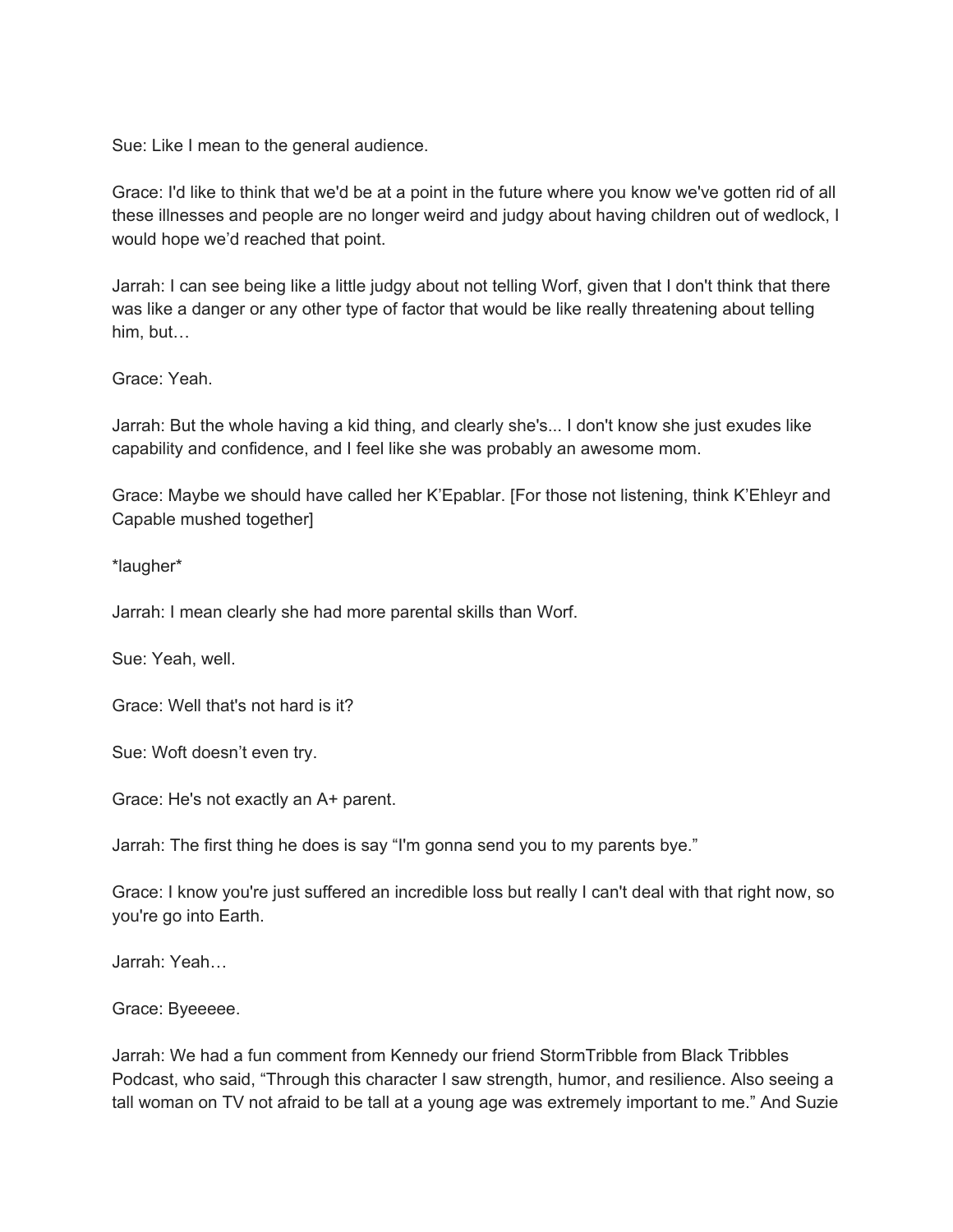Plakson on her website talks a bit about how being tall made acting… acting made her feel right at home because she felt like super out of place in the world, and then she figured that like being on stage you got to be larger than life, and she got to feel more at home in her own body because of that.

Grace: That is definitely how she rolls as a performer, also she is very much about being a large presence in the room.

Jarrah: Mm hmm.

Grace: So, her height is definitely an asset to her in that sense.

Jarrah: Yeah, like one of her biggest influences she talks about is the show "Upstairs/Downstairs."

Grace: Oh yeah!

Jarrah: So, coming from that like British dramatic comedy sort of tradition like having watched that a lot and being influenced by that you can see how she brings that kind of energy to some of these characters.

Sue: I think that also speaks to the power of things like drama therapy, where like which helps you learn empathy, but can also help you be more comfortable with yourself by exploring what it is to act with the intentions of another person.

Jarrah: Yeah for sure. But they kill her because Michael Dorn thought that they needed something to make Worf feel something.

Grace: Worf can feel his own shit, God.

Sue: Well they also brought her back and she said, "Well I was wrong I do want to marry you."

Grace: That's a little bogus.

Jarrah: Yeah, so that like makes it harder for him I guess. And then also I feel like that... I don't know that kind of undermines her a bit like in a way.

Sue: Yeah, exactly

Grace: Definitely.

Jarrah: I mean it would be one thing if she was like "hey we have this kid now and we should both be involved raising him and then let's see where this goes," but, Elizabeth J on our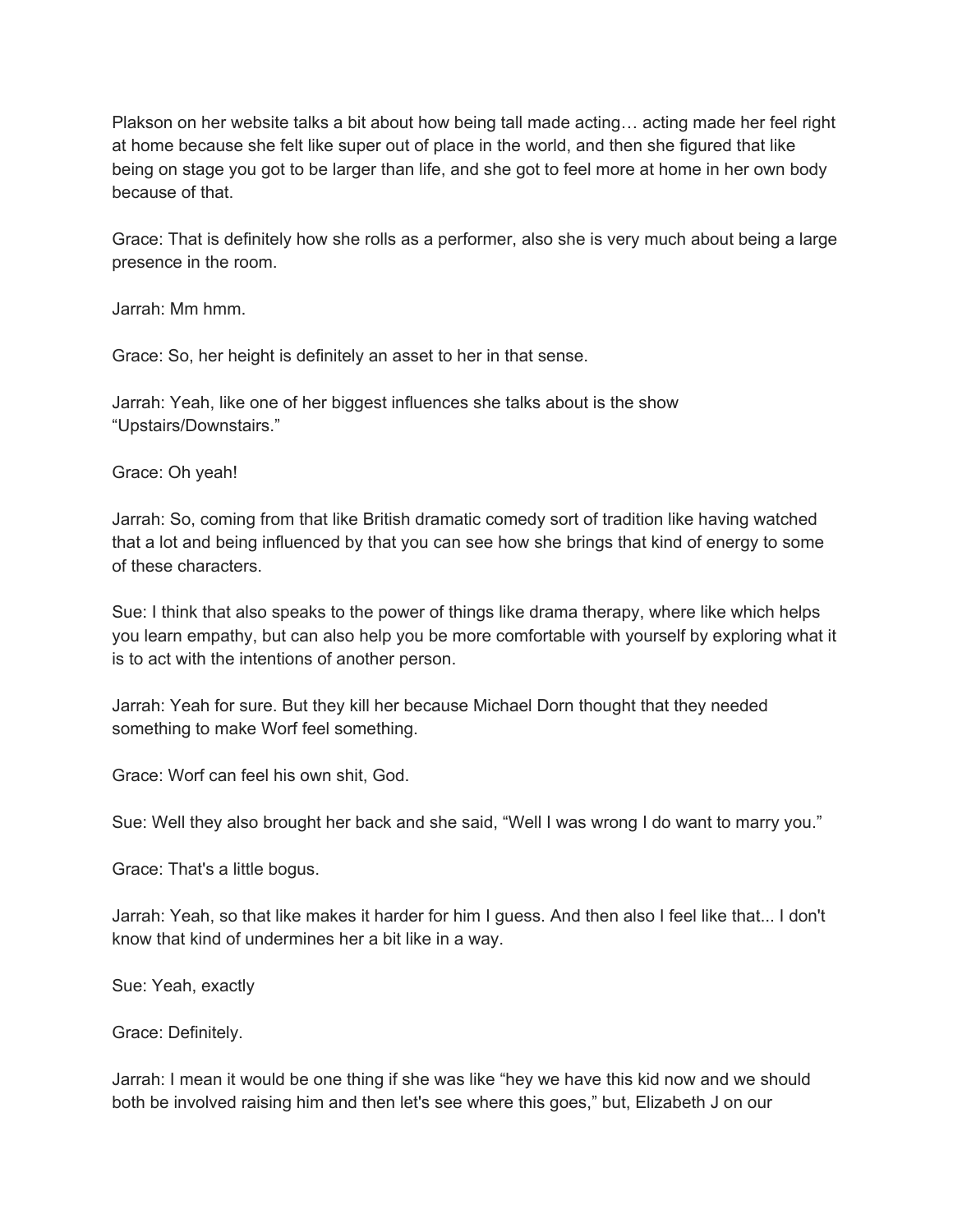Facebook said, "They had to kill her or that woman would have been running the empire before they knew it."

\*laughter\*

Jarrah: Joking, not like they actually had to kill her, but yeah that must have been what they must have thought because…

Sue: Not know thought.

Jarrah: Yes not know. I also love at the end of "The Emissary" where her and Worf are in like the full Klingon gear, masquerading as old Klingons like on the bridge for the time traveler… so that the time travelling people don't know what's going on.

Grace: Doing their Klingon LARP'ing.

Jarrah: Yes!

Grace: Their Klingle war reenactment.

Jarrah: Great. I just love that scene.

Grace: It's great.

Jarrah: She's awesome.

Grace: All right, shall we move on to our next character?

Sue: We shall. That would be Lady Q or the Female Q or just Q on Voyager's "The Q and the Grey" [VOY Season 3, Episode 11].

Grace: The letter Q, but in a girly font?

Sue: Yeah.

Grace: Girly-Q, girly-Q, that's it!

Jarrah: Girly-Q haha yeah cause I mean if you say Male Q, there's like several examples but when you say Lady Q there's Amanda who has another name and her. Yeah, and this is in the exciting episode of Voyager "The Q and the Gray".

Grace: We say exciting the same way a pap smear is exciting, that you can't stop thinking about how you're about to sit through it.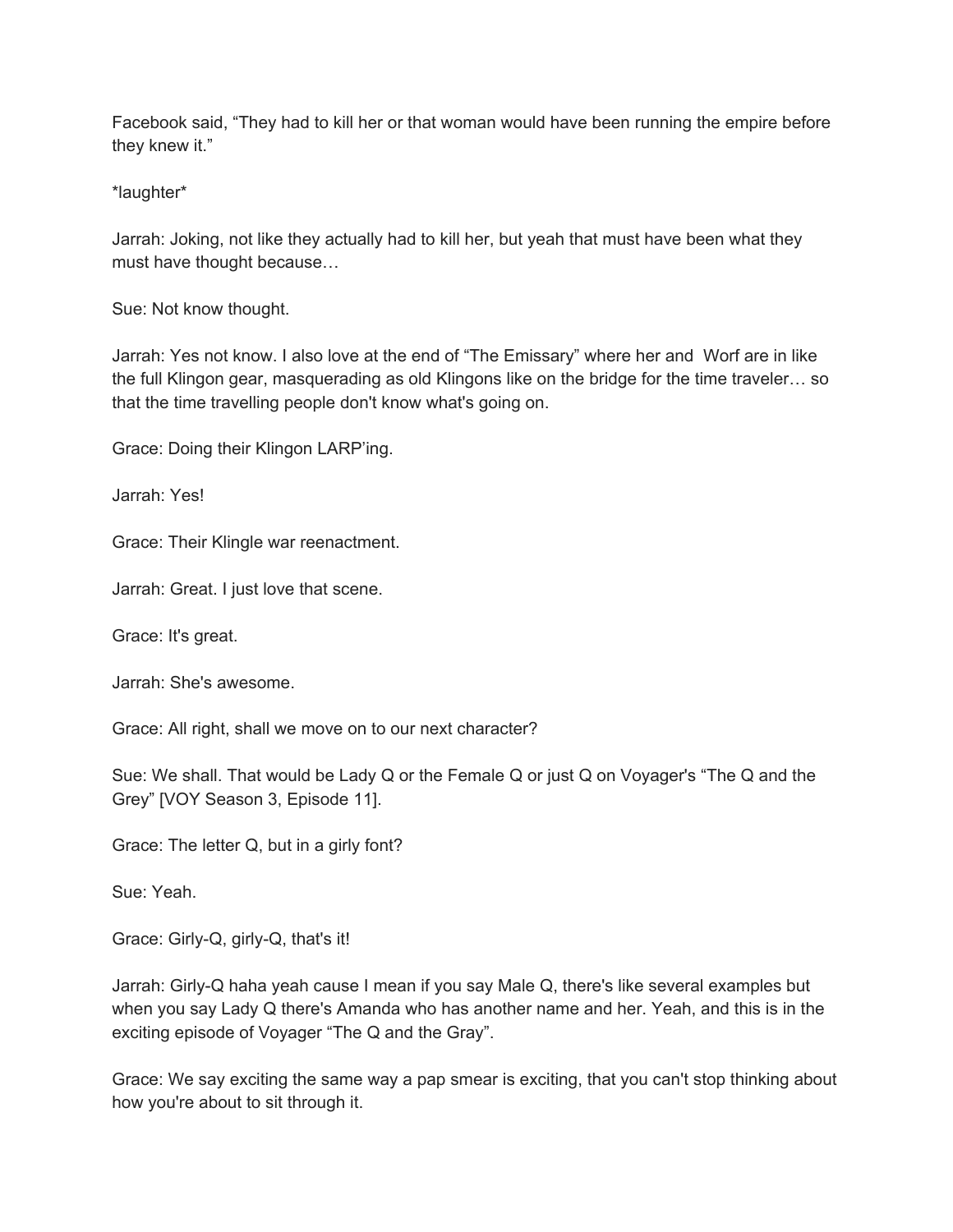Jarrah: Like "The Schizoid Man," I think Suzie Plakson is also the best part of this episode.

Sue: Oh for sure.

Grace: You can totally tell she's having a blast playing this character.

Jarrah: Yeah. At Star Trek Las Vegas 2014, she said it was her favorite role. She said "I really thought that it was sort of like Oscar Wilde meets Bewitched and I love that I got to play that kind of arch aristocratic board immortal."

Grace: Oh my God. Can you imagine if she played Andorra? How amazing that would be?

Sue: My absolute favorite bit is her scene with B'Elanna, when she says, "You know I've always liked Klingon females. You have so much spunk."

Jarrah: Yes!

Sue: I mean she's basically talking to the second generation of her previous character.

Grace: Yeah.

Sue: It's great.

Jarrah: So she's like, I mean Amanda is a Lady Q, but she definitely is not on equal footing with John de Lancie Q, I think this is the first time we see a woman Q who is like that level of power in the continuum. But, I feel like overall if you just take a step back and look at it, it kind of undermines her that she is basically his ex-girlfriend who is trying to stop him from screwing up partly because she's still kind of cares about him and then ends up having a baby with him at the end.

Grace: Yeah for a multi-dimensional omnipotent being she does play into a lot of tropes.

Sue: Yeah she's... the character is sarcastic and quirky and smart, but her whole motivation throughout the episode is that she's a jilted, jealous ex.

Grace: Yeah.

Jarrah: Yeah. Like she doesn't seem to have any other reason for doing what she's doing. Like she's there because she knows him and at the end of the day she's persuaded by his plan and that involves like them having a baby together.

Grace: Lowercase q.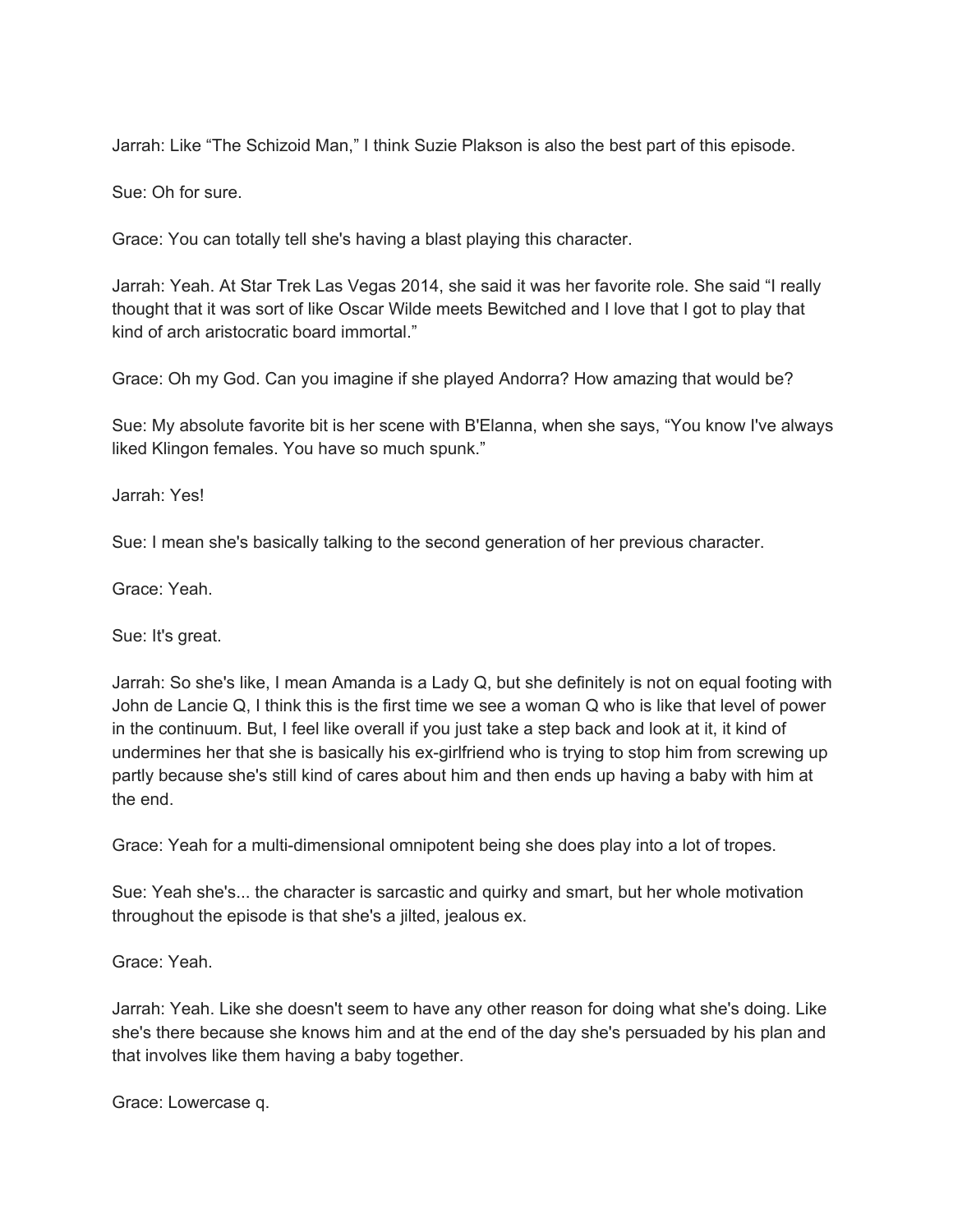Jarrah: After he's spent like the whole episode weirdly trying to seduce Janeway.

Grace: Yeah, that's not fun to watch.

Sue: I'm also, like, weirded out by the Civil War allegory here.

Grace: Yeah. I mean…

Sue: Cause like his Q was the… John de Lancie Q was the supposed leader of this breakaway bunch that is fighting for individuality, right, which we should see as a good thing, and yet they're, in this analogy, they're the Confederacy.

Grace: That's uncomfortable.

Sue: Right… and when…

Jarrah: Are they? I thought they were the North.

Sue: No, they're in gray they're the South. Janeway's a southern belle. And yeah. And…

Jarrah: Oh and that's why Janeway's southern belle, okay, yes.

Sue: I know you're Canadian.

\*Laughter\*

Sue: But then the Voyager crew shows up and they're in union uniforms. And I guess you don't want to put the Voyager crew in the Confederate uniforms, but like it makes the whole thing kind of uncomfortable.

Grace: Yes! Yes, it does.

Jarrah: Well, I mean… I think like so she, Lady Q, was supposed to be on the continuum side which would be the north in this case I guess because Q John de Lancie Q is like rebelling against the government and trying to support a la Quinn Q's who want to end their own lives and stuff.

Sue: Yeah.

Jarrah: And also like maybe Q's that want racial diversity in the continuum, Q's…

Grace: Then why would you go with the South?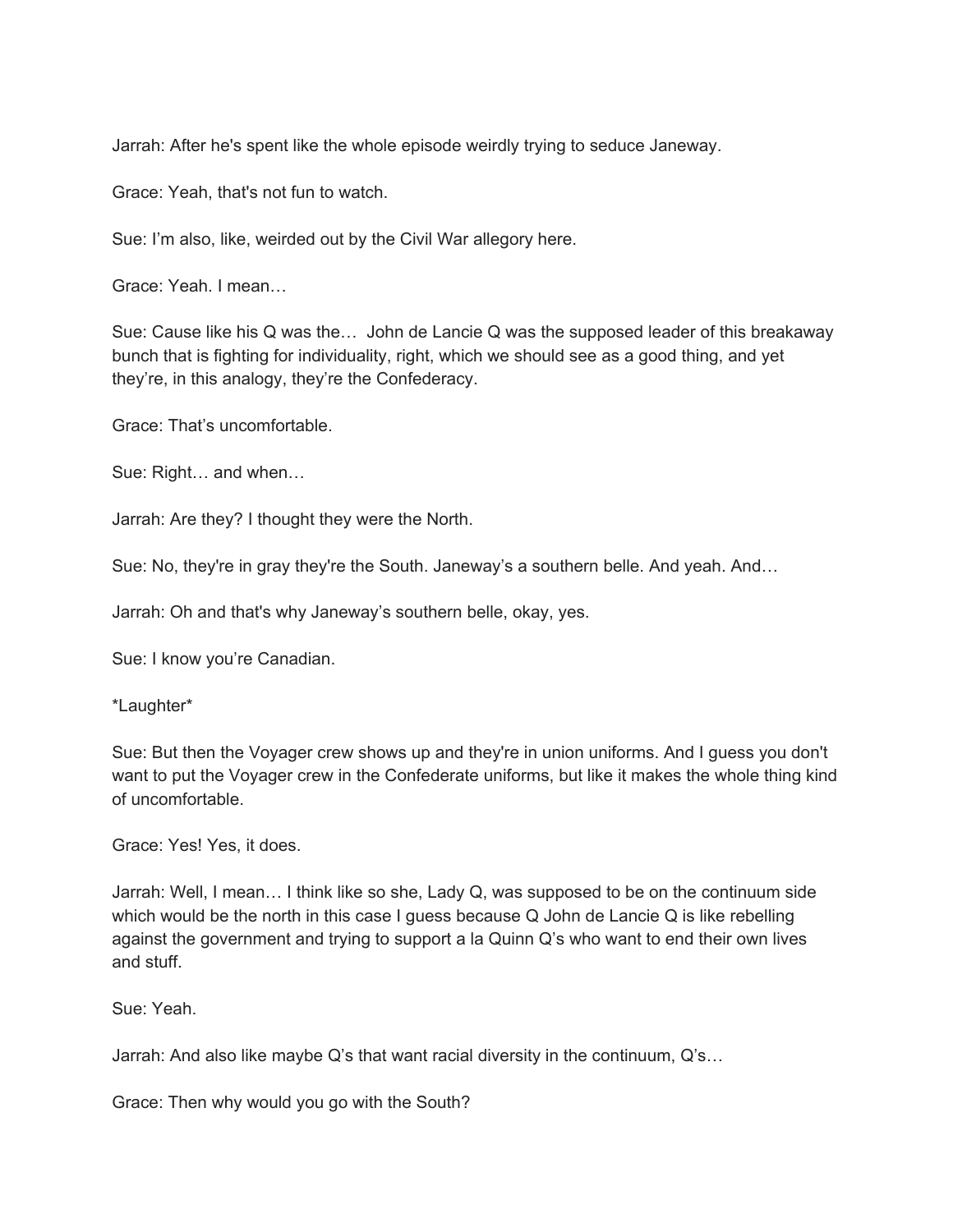Sue: Right? That's what I'm saying. Grace: It makes no sense!

Jarrah: Yeah, yeah… no that does not.

Grace: There was not… someone did not think this through.

Jarrah: That's just super super uncomfortable. And like if Lady Q is with the North then that's why they're in those uniforms, and then when they had a baby it brought the two sides together.

Sue: I mean I guess. I mean I understand the choice of like the Q continuum is having a civil war. How are Americans going to understand this? By using the Civil War.

Grace: It just brings it back to that weird whole thing of like we've got all of history and the universe to choose from but we're gonna keep going back to US history.

Jarrah: There are other civil wars.

Sue: But not that Americans will understand.

Grace: I know, but that just makes it comes across as so obvious though.

Sue: Well and so on the surface the choices make a lot of sense like you've got de Lancie's Q people seceding, and they're fighting and they want to bring them back, and Lady Q on the side of the the the old school continuum right, so, like that... fine I get what you're trying to do but there's so much added to it, when you get in to equating…

Grace: There's a lot of baggage with this episode.

Sue: …yeah equating something with the Confederacy is gonna raise more questions than it answers I think is what I was trying to say.

Grace: And Q would know all this shit.

Jarrah: Yeah, and then like this whole thing is having like galactic ramifications, because when they fire off a musket in the continuum it destroys a planet somewhere in the real universe. Also, if the Q are so bored why did they stop trying kids? Because certainly Q2 is quite a handful. I feel like maybe if you'd kept having kids you would have an easier time dealing with that yourself.

Sue: Yet they act like it's a totally new thing, but we…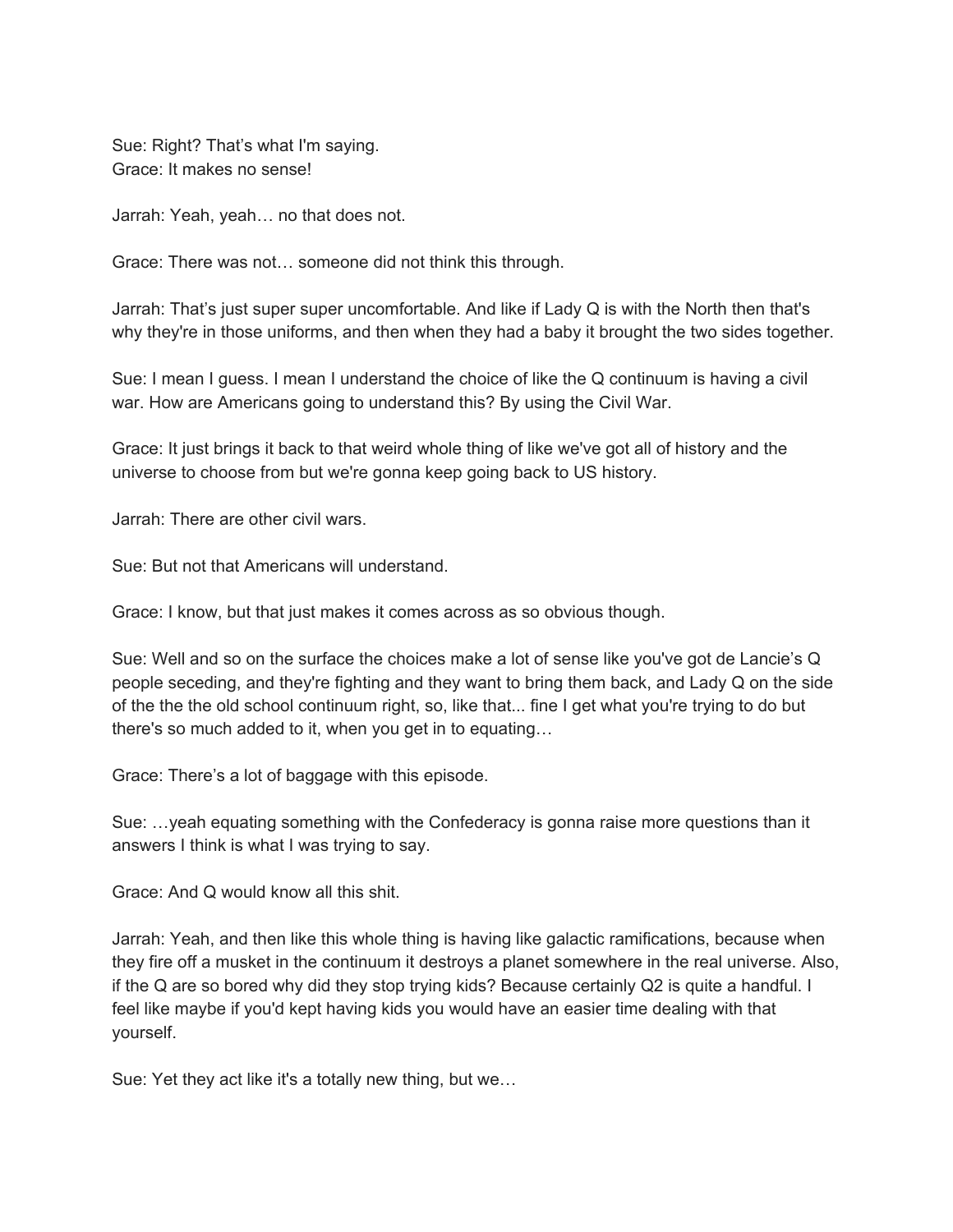Jarrah: No, we really don't. If they're anything like them.

Sue: They act like procreation is a totally new thing, but yet we do have that example in Amanda.

Jarrah: Mm hmm. Yeah. So, Amanda like the novelty wore off pretty quick, I'm gathering, they were like "Oh this is so exciting and rejuvenating to the Continuum." Like 10 years later she's just like, I'm bored. Snap my finger destroy a planet and they're like "Okay, yeah we're back to what we were."

Grace: Yep, she's one of us alright.

Jarrah: And then like certainly I guess the cooling off time is enough because Q2 does not seem to, even with the firm guiding hand of Auntie Kathy, seem like he's really gonna bring a lot new and exciting to the Continuum.

Grace: He's probably just gonna hang out in deep space creating wormholes with his buddies or something.

Jarrah: Yeah. So, it's gonna be he and he's just gonna like go find each Ihceb and bring him back and be like "Hey you want to come hang out with me now?" and they'll just sit on a planet somewhere and make people's clothes fall off.

Grace: He's going to be that rich kid whose dad bought him a condo out on the beach and just hangs out there smoking weed all day.

Jarrah: Yeah pretty much.

Grace: But in deep space with omnipotence.

Jarrah: Yeah, so, that's the other thing is then it's like sort of I guess implied that Lady Q was just like I've had enough of this kid and just bails. And then like Q's stuck with the kid by himself.

Grace: Yeah she's... it's kind of sad to think of her as a deadbeat mom.

Jarrah: Just getting back at Worf… that doesn't make any sense.

Grace: No, not a lot.

Sue: K'Ehleyr was a Q all along!

Grace: Dun dun dun!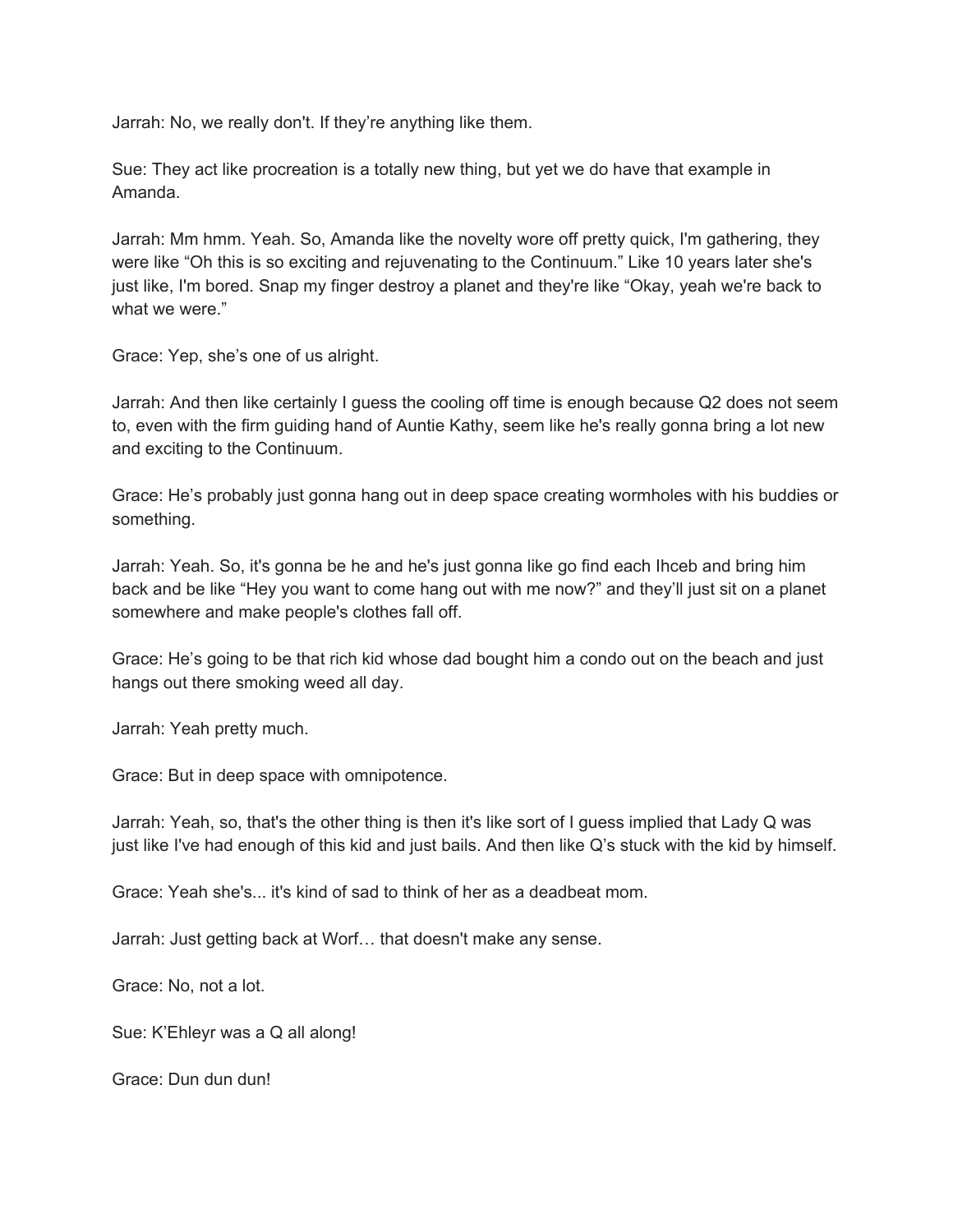Sue: What do you want to bet that there is a fanfic that connects all of these characters?

Grace: If not I want someone to make it so, because I feel like that's something the universe needs. I can promise you there are multiple fics connecting all of the Jeffrey Coombs characters so this is only fair really.

Jarrah: Nice. I mean I don't think it's that hard to put Lady Q in any of the other character's stories. I just don't know how you bring in the Enterprise character.

Grace: I do like this note that we have from Suzie Plakson Lady Q and that the one thing she disliked about that episode was the outfit that they have her wearing during the Civil War bits. That quote there is, "I thought that the Q would not have done the very modest lace collar they had her in. And I was like, no that Q would have had some plunging neckline, Scarlett O'Hara kind of thing she would have never been that demure." And she's absolutely right. I guess they just really wanted that old school Civil War visuals more than they wanted the actual characterisation in that.

Jarrah: I think it would have been way more funny if she came in with it.

Grace: Yeah, definitely. Or just have her straight up wearing a Scarlett O'Hara outfit like her roll in wearing the curtain dress and be like, "Yeah I don't I don't give a crap about American history I saw the movie that's about it."

Sue: Or the Carol Burnett curtain dress.

\*laughter\*

Sue: Like, "Sorry guys I got confused"

Grace: She's like, "I saw the skit. I think I got the gist of it though."

Jarrah: She does have kind of like Carol Burnett sense about her.

Sue: Absolutely.

Jarrah: Yeah, just like she's having so much fun and just owning these parts.

Grace: Honestly, I came here to attack people and I'm having such a good time right now.

Sue: Yeah, even like she's on Voyager, like helping them figure out how to get into the Continuum, and dealing with everything that's going on, she seems, as snarky as she's being, she seems to be enjoying herself.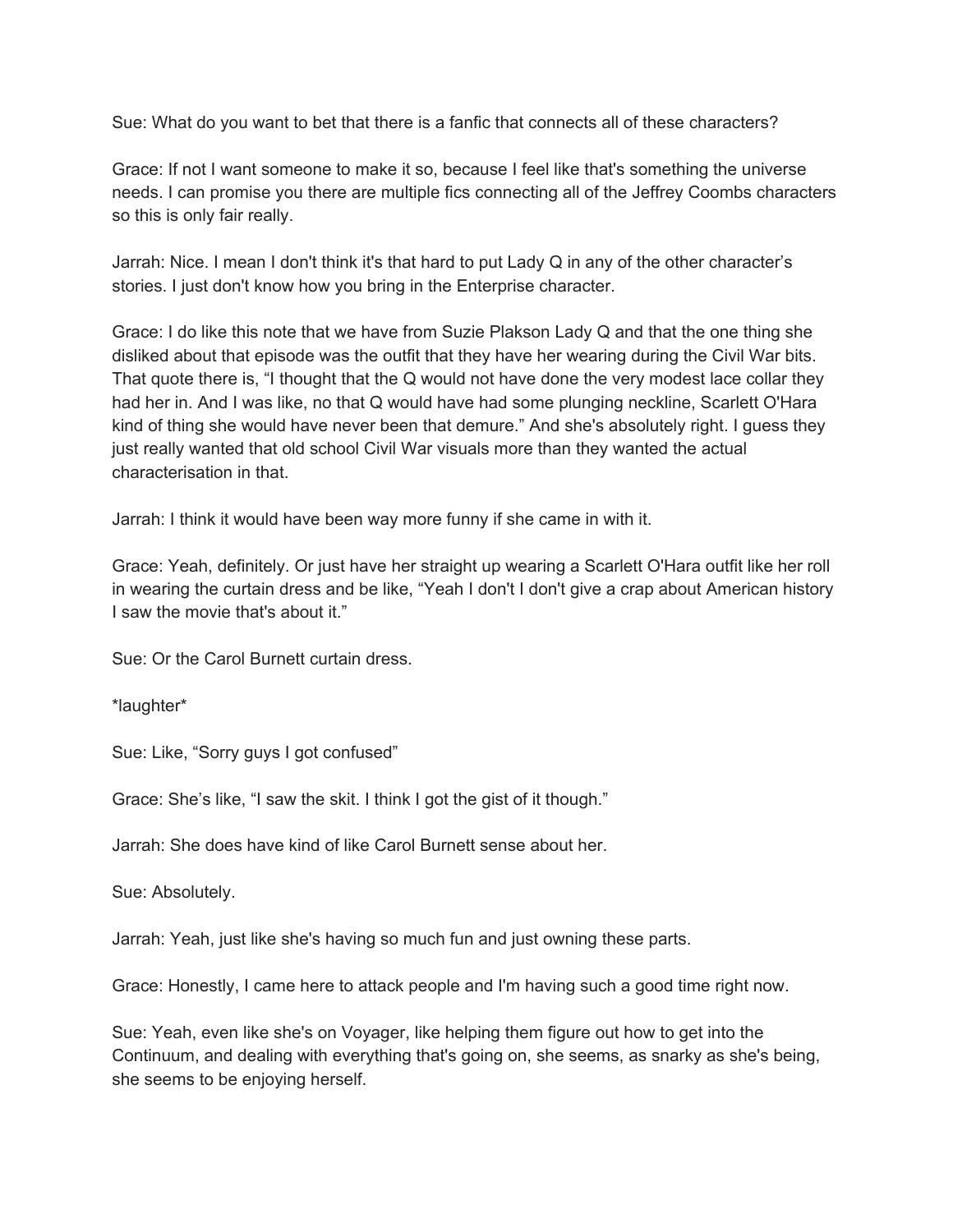Jarrah: Oh yeah. What are you doing with that dog? I'm not talking about the puppy.

\*laughter\*

Grace: Voyager sounds like a nice place to visit, so why not? Wouldn't want to stick around there though.

Jarrah: Yeah it's funny. I also, I mean, I guess okay, so I'm just revisiting this character again and with the whole... the other thing is like Q, she gets sort of a bit of like she… she gets a bit of comeuppance from the Voyager crew that she can't really solve the problem herself. And she hasn't really spent enough time around humans to understand her own limitations, and yeah like how you can't just magic everything. But, I just wish, I don't know, more time to shine, or less of the rest of the episode.

Grace: That's kind of a running theme that we have with all the Suzie Plakson episodes isn't it? Would be better with more Suzie Plakson, please. And I think after this one we've only got one Suzie Plakson episode left.

Sue: Well, it's been a long road.

Grace: Getting from the top of the list?

Sue: Getting from from Selar to Q, but Enterprise… I can't do it... no.

Grace: Back away it's okay, it's okay to call it quits.

\*laughter\*

Sue: I should of prepared. Our last character is Tarah in the Enterprise episode "Ceasefire" [ENT Season 2, Episode 15].

Grace: Which is such a fun episode, and I love that we get to have Suzie Plakson with all of her... what am I trying to say? All the personality and energy that she puts into a character, especially with her different personalizations of alien characters, it's so fun to see her get to do Andorian, it really is.

Sue: Mm hmm.

Jarrah: Yeah, and this is a very different character for her, it's like she's pretty much straight up villain.

Grace: Yeah, it's great.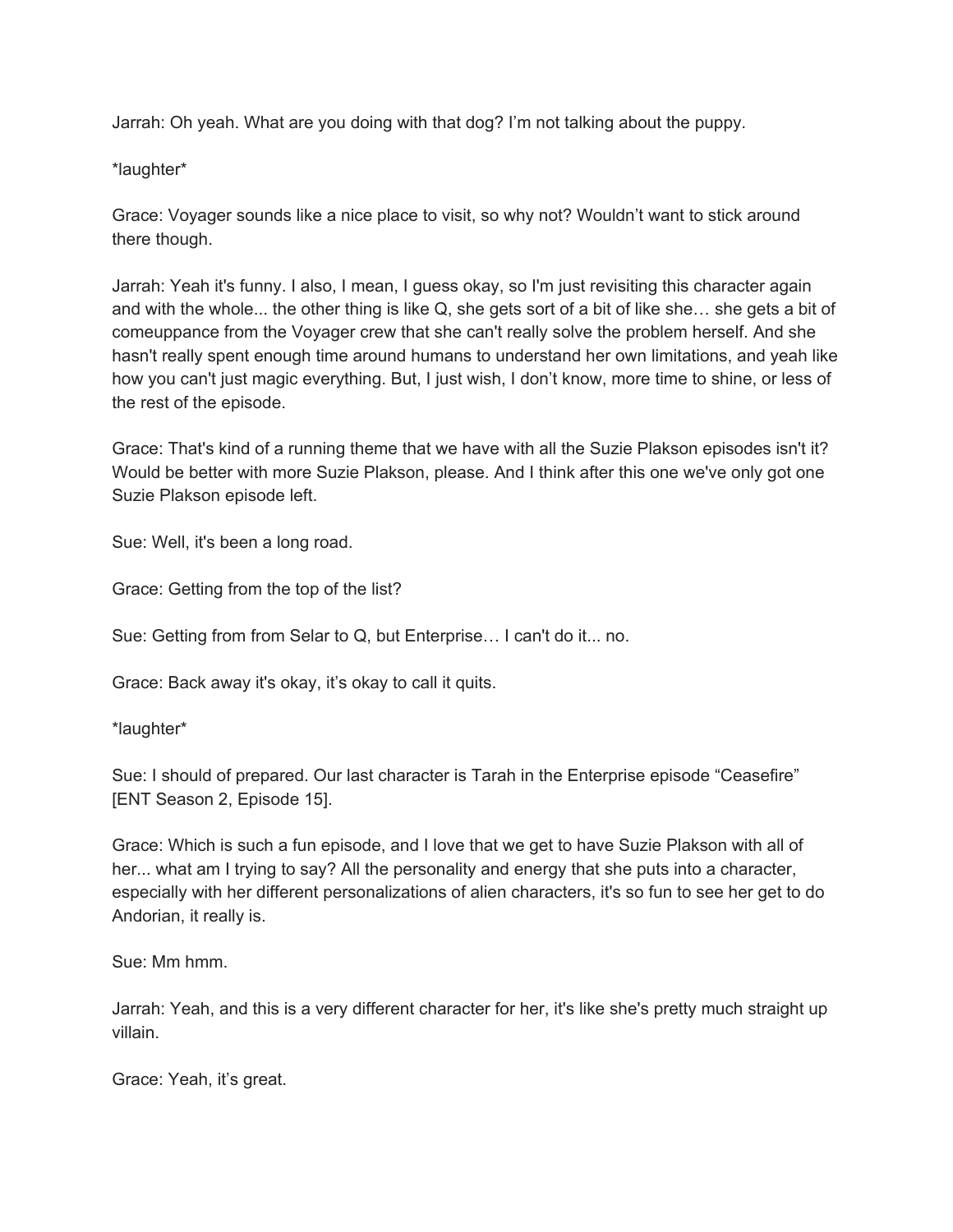Jarrah: A bad guy, at least. She's not on our side.

Sue: She's sort of second in command to Shran.

Grace: Yeah.

Jarrah: Yeah. And we talked about her in I think Baddest Women in the Universe, Part II [\[http://www.womenatwarp.com/episode-78-the-baddest-women-in-the-universe-part-ii/](http://www.womenatwarp.com/episode-78-the-baddest-women-in-the-universe-part-ii/)] our second part of our women villains episode, but it occurred to me that she kind of mirrors, we see this type of character a fair amount in Star Trek, and it's kind of. it's an important character.

Grace: It's a Trek archetype.

Jarrah: Yeah of like the, you know when two people are coming together to make peace there's always people who want that peace not to happen. And she would be like the General Chang or the Admiral Cartwright, maybe more accurately like the person who's trying to sabotage peace behind the scenes.

Grace: But yeah I think that especially with Shran as an established character the two of them have a really good melodramatic chemistry with both her and Coombs' performances, which is just really fun to watch. Because if you're going to be a bright blue alien with antenna you gotta have a little melodrama, otherwise what's even the point?

Jarrah: Sabotage no longer works, she has to resort to kicking Archer in the face.

Grace: Well we've all wanted to do it.

Jarrah: Well yeah, well not really in the face, but she does at one point like sort of swing herself from a bar and kick him two feet in the stomach, and that was my favorite part.

Grace: Watching Archer get gut punched?

Jarrah: It was just the way that it happened.

Grace: It is cool to see her in action. If you have a giant tall lady actress you gotta let her do something bad ass at some point. It took long enough to let her do that since K'Ehleyr.

Jarrah: Yeah I also… okay… I should have known this but I didn't know that they had like puppeteers for the antenna, I felt like it was... like I guess it was… what was it like robotic?

Grace: They were mechanical, so she had that she had to have this rig on her head and just hear them going \*Grace makes whirring motor noises\* when they moved around.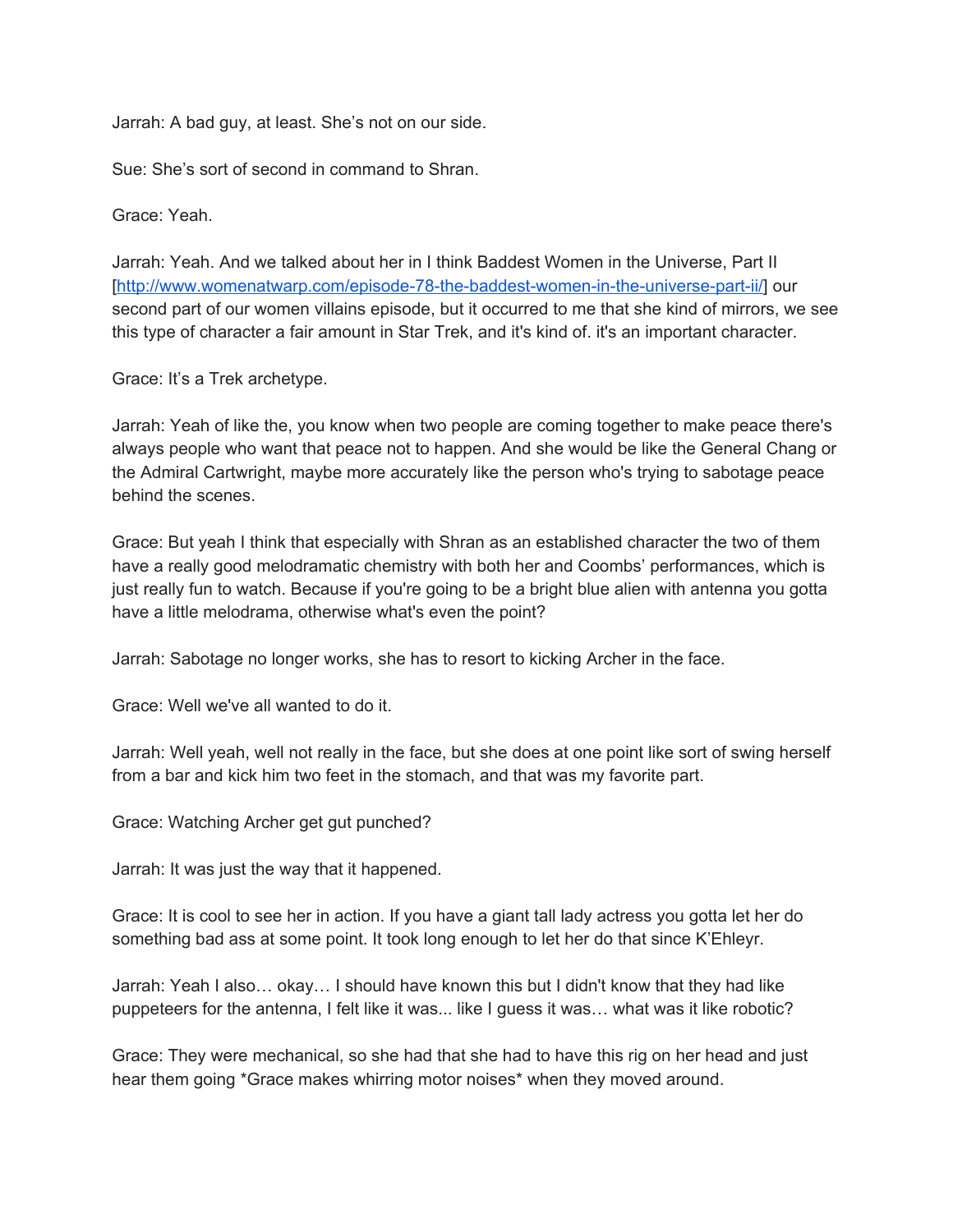Jarrah: Okay, yeah, so I mean I sort of did understand that, but she actually talked about the the person controlling them...

Grace: Putting that into the characterization, yeah.

Jarrah: ...as a puppeteer and how that was like they had to work together and she thought it would be super distracting but once you got into it you just were like, "This is my antenna and they're doing stuff" like, you felt like part of the character.

Grace: Yeah. And working that annoyance from the loud noise and hearing them go like \*more motor noises\* into the character and being like, "Okay as an Adorian, I am aware of things differently in a way that a human isn't. And that's just my antenna picking up stuff going around."

Jarrah: It would have been cool if they had built her up as a character before "Ceasefire" a bit like that would have made it.

Grace: Yeah that would have been cool.

Jarrah: Yeah.

Sue: Well and with the frequency with which we see Shran in the future of Enterprise it would been great if she came along too.

Jarrah: Yeah. I think that they like they didn't super have a plan for those minor characters. I think if they had taken some more time and planned out the episodes a bit better in advance then they could have like sowed those seeds earlier on.

Grace: Maybe if they'd mapped out the road it wouldn't have been such a long road getting from there to here. Character wise.

Sue: Too many detours, man.

Jarrah: Oh well but it's cool and I like her scenes with Shran, and you know being annoyed with T'Pol and things and she's just like you know basically I don't trust Vulcans you know you can't trust them any type of cease fire is a betrayal of our people.

Grace: So having seen Suzie Plakson play a different type of alien in every appearance on Star Trek, what's a type that you would like to see her play?

Jarrah: You know I think I feel like she got asked this at a convention I was at, like would you like to play like a different alien or something, and I can't honestly remember what she said. I don't know, Sue, do you have any thoughts on that?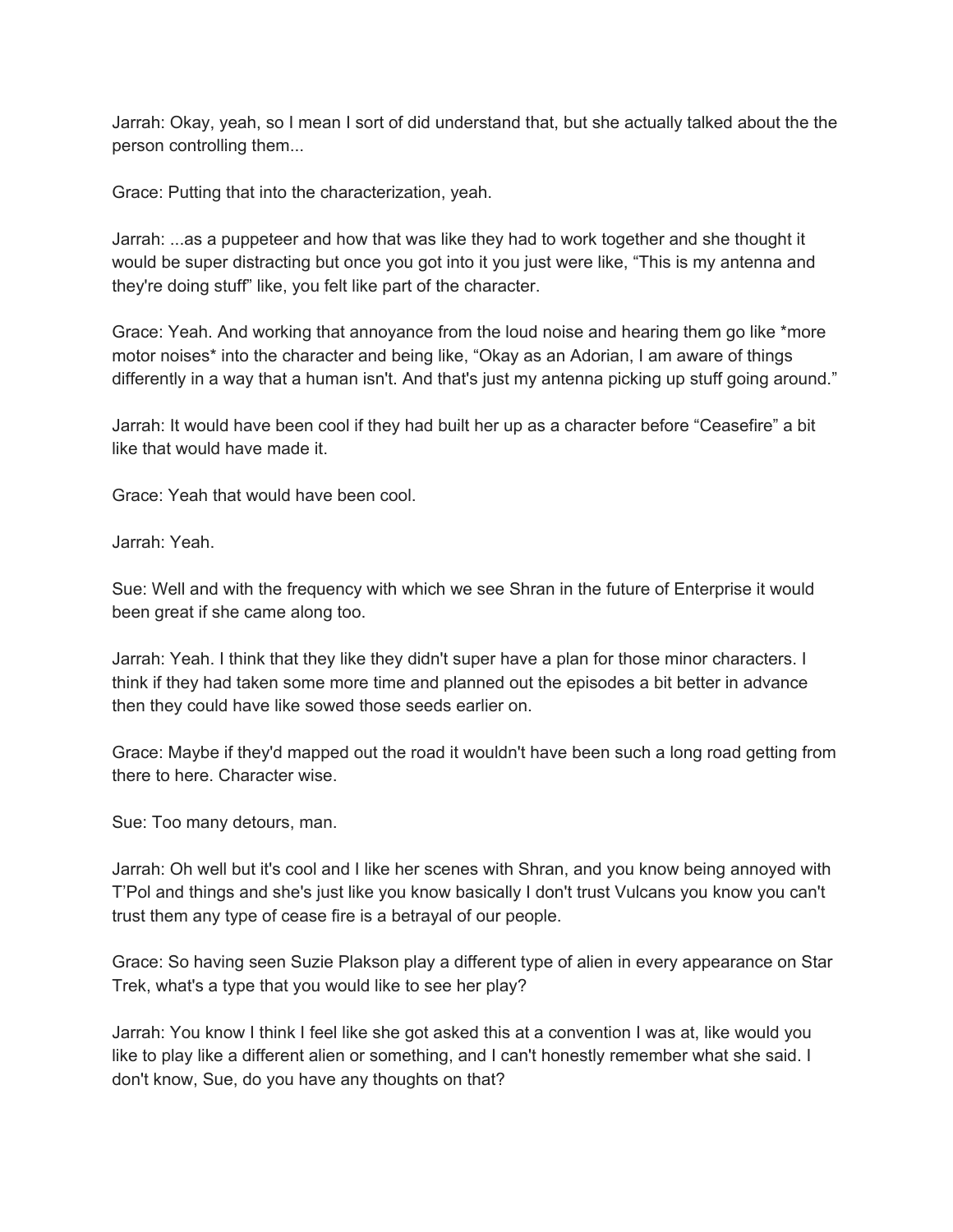Sue: The first thing that came to mind was Romulan.

Grace: Oh yeah.

Sue: And I think that takes… I feel like that would sort of combine Selar and Tarah, in a way.

Jarrah: Selah?

\*laughter\*

Grace: I want to see her as a giant…

Sue: Not Selah though…

\*laughter\*

Jarrah: If you put the names together.

Grace: I want to see her play a giant like scary Ferengi lady.

Jarrah: Yeah she'd be a funny Ferengi.

Grace: She can be Moogie's body person, the bouncer on the way in to see her.

Jarrah: I think she could really kick butt at a Ferengi role, and She definitely has the comedy chops.

Grace: Oh it would definitely be fun to see her where those teeth also.

Sue: Maybe she could be like Pel's friend.

Jarrah: Yeah she can be Pel's publisher of Ferengi romance novels, not to start because it's first a guy to start, then once the Ferengi feminist revolution happens she takes over the publishing company.

Grace: If it's anything like the English suffragette movement she can be like the lady who is teaching everyone judo and self-defense for rallies.

Jarrah: If she was gonna be in Discovery what kind of role would you want to see her as.

Sue: Oh interesting.

Grace: It'd be really cool to see her play a Discovery Klingon, just see how that would go.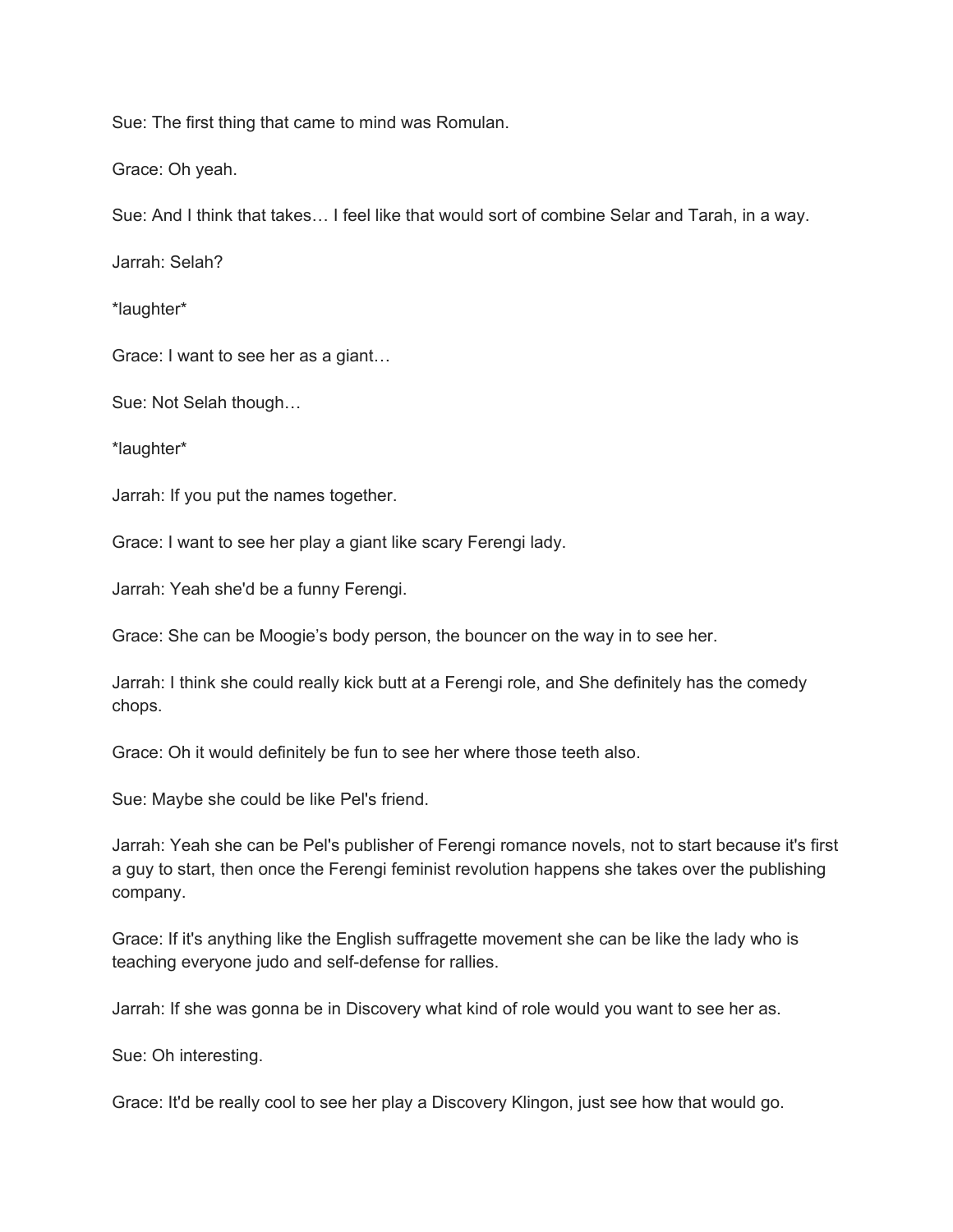Sue: Let her be a straight up Starfleet Admiral.

Jarrah: Yeah.

Grace: Yeah do it.

Jarrah: She could be Tilly's mom.

Grace: No I wouldn't want to see her be mean to Tilly though.

Jarrah: She's got the hair!

Sue: Oh I kind of love that though!

Grace: Mean Suzie Plakson would be so scary!

Jarrah: But we could just see her like separately, like we don't have to see her directly being mean, and maybe she learns through the episode that she's wrong. She could play a Kelpian?

Grace: That would be interesting.

Sue: She has a height!

Grace: She does she wouldn't need the platforms.

Jarrah: That's a lot of prosthetic makeup though so I feel like there's a reason they only do it with people who are very experienced.

Grace: Yeah.

Sue: But real quick, we did have a listener comment from Chris about Tarah, said, "She was a villain, not at an all likable but wonderfully acted. She did a lot along with Shran to carve out the Andorian pre-Federation stereotype."

Jarrah: So, by that, did you think it means like what the Federation thinks of the Andorians?

Grace: Yeah or at least the basis for what…

Sue: What the culture was for creating the federation.

Jarrah: Yeah that makes sense. I mean they even like Shran obviously is a lot more reasonable, pragmatic, but they both have that same sort of general pugilistic tendencies.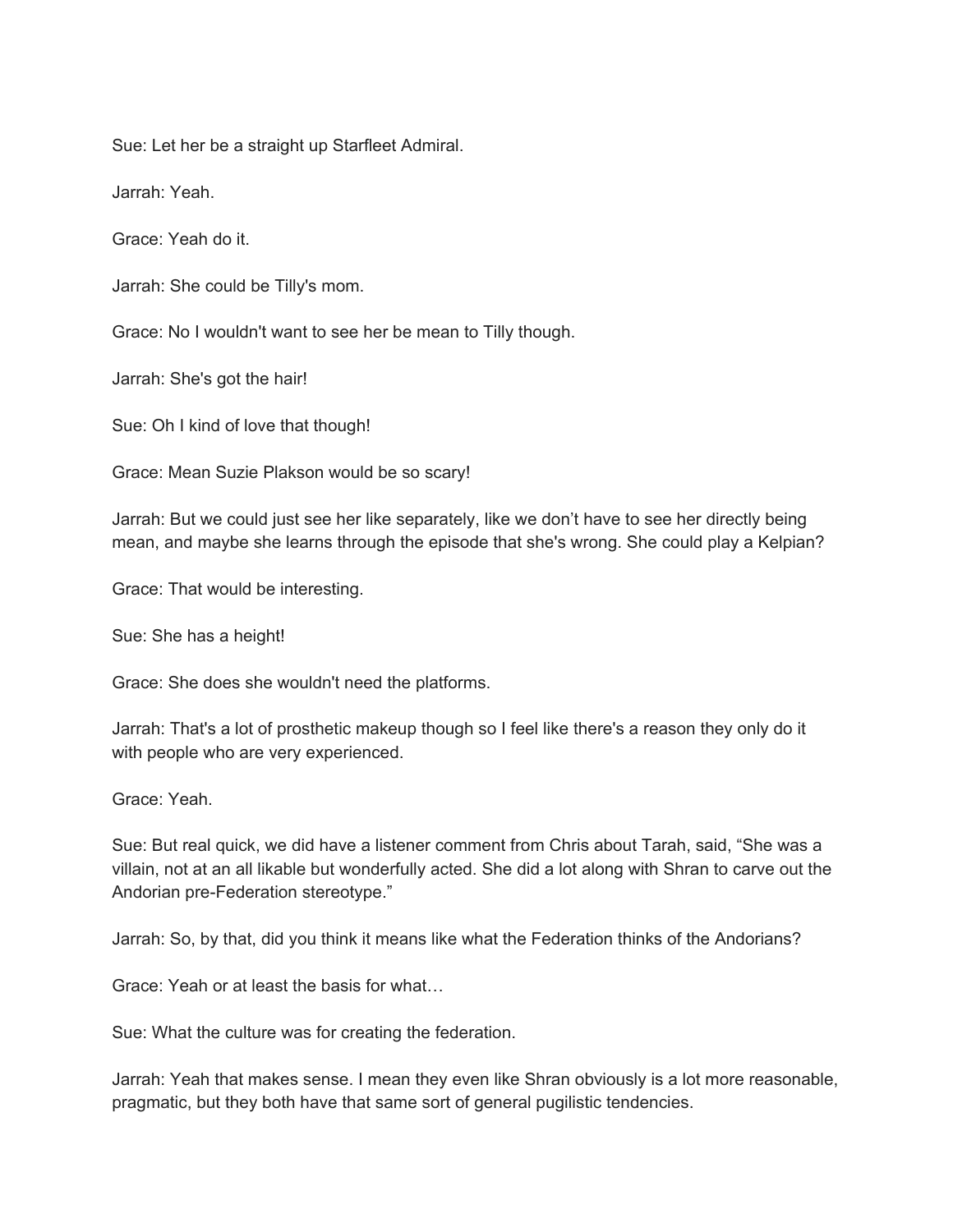Grace: \*laughter\* Pugilistic… they're a pugilistic bunch.

Jarrah: I don't know what other traits would you consider to be important in those two.

Grace: Go to Andor for the snow stay like the pugilism.

Jarrah: Like, they're sly, they're crafty I guess.

Grace: They really like quality leather goods.

Jarrah: Good taste in leather. They don't mind kicking Archer in the stomach now and then.

Sue: Actually I get a lot of Cardassian vibes from the Enterprise Andorians.

Grace: Oh yeah, I can see that.

Sue: Like kind of, not really aggressive, but like…

Grace: They will stir the pot.

Sue: And very politically motivated.

Grace: Machiavellian, kind of.

Sue: Yes.

Jarrah: Yeah they're I think like a lot of the difference has to do not just with the aesthetics but with like the way that the uniforms for the Cardassian force the Cardassians to be like super upright and the Andorians are just like a lot more mammalian feeling, and like their movements are more like humans, but I guess they have a sort of insectoid type antennae so they they feel different for that reason but I like when I think of the Cardassians, I think of Cardassians as being like more uptight than Andorians.

Grace: Yeah, definitely.

Jarrah: I mean maybe she could play an Andorian on Discovery?

Grace: That could that could also be interesting, yes.

Jarrah: I don't know what they would do though.

Grace: Just excited to see more aliens in general on there.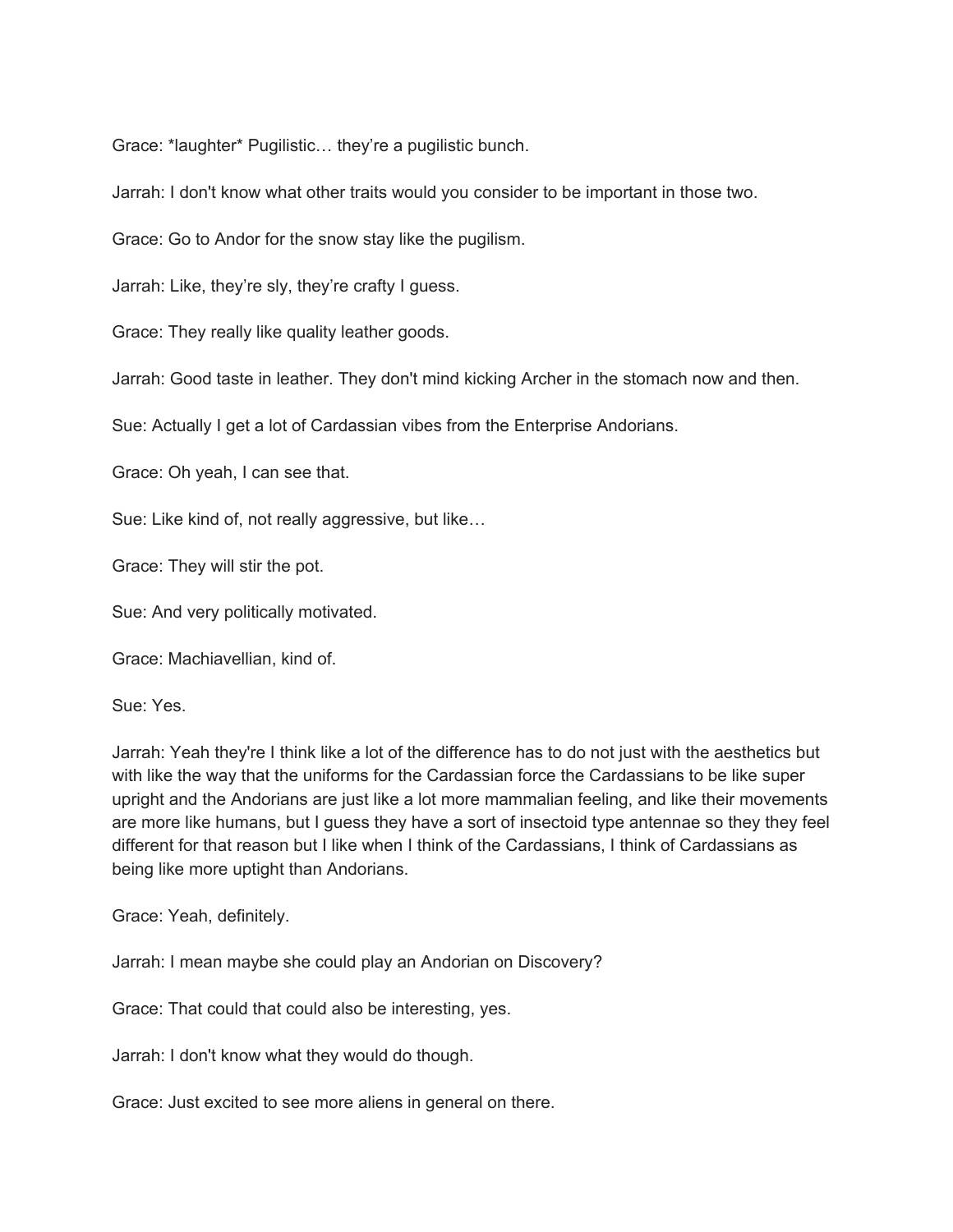Jarrah: Yeah. Orion. She could play… Grace: Oh my gosh she could be like the great big Orion Madam.

Jarrah: Yes, she already has the red hair.

Grace: Like crime momma Suzie Plakson.

Jarrah: That would be great. Yeah. I mean I don't know that I want them to revisit the retconning of slave girls again. As we talked about in our Orion Women Episode [\[http://www.womenatwarp.com/episode-44-its-not-easy-being-green/\]](http://www.womenatwarp.com/episode-44-its-not-easy-being-green/). It didn't go that well the first time. But you know maybe just like a passing part that we don't really have to think too much about.

Grace: Or something.

Jarrah: Yeah I mean we already saw some Orions and in the end of the last season.

Grace: We're just saying we've had her in this many series chronologically so far it only makes sense to bring her again.

Jarrah: For sure.

Grace: So, that she can get that fifth stamp on her character card.

Jarrah: Yes. We're also working on Photoshopping her into some Deep Space Nine. We're just head canonning her into the Ferengi world of Deep Space Nine.

Grace: If we can dream it we can do it.

Sue: We got a comment also from Sarah Jane who wrote I think all of her roles have been a great take no shit carried… wait no… words. "I think all of her roles have been great take no shit characters that still retain their feminine identity without edging over into too many action girl tropes."

Grace: Yeah definitely we see them actually being interesting proactive women characters without being the stereotypical quote unquote strong.

Jarrah: Yeah, the action Barbie, like fighting F toy. Like, Tarah is the most fighty, K'Ehleyr has some of it, but it's like part of her Klingon-ness and part of her just like general suppressed anger instead of being like an action character, per se.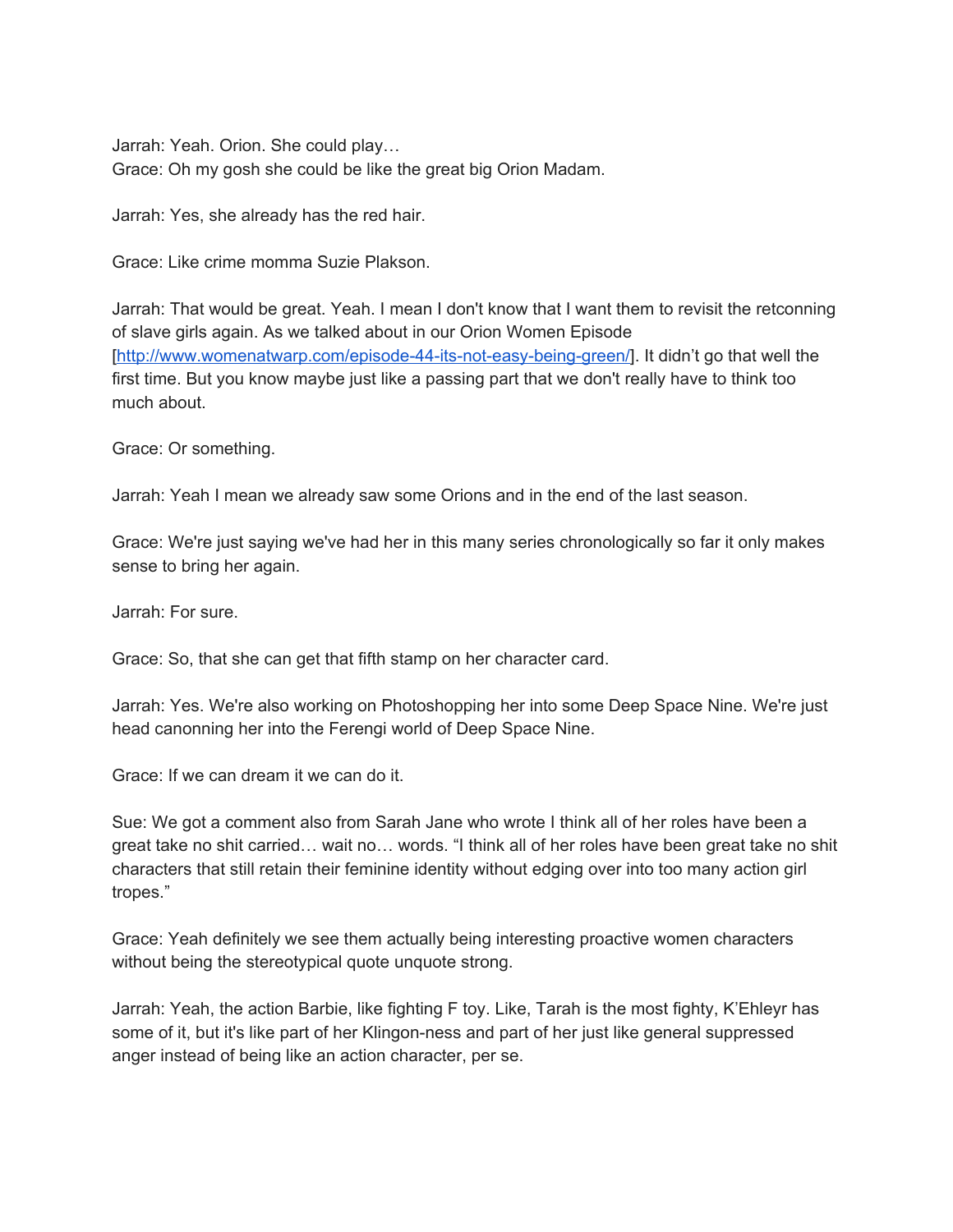Grace: The character, the personality, and the drive always comes before that fighting aspect of the character.

Sue: They're also all highly intelligent.

Grace & Jarrah: Yes.

Jarrah: There is none of them… like Selar's the only one that doesn't really influence the plot but all the other ones are pretty key.

Sue: Yeah!

Grace: Suzie Plakson seems like a cool lady.

Jarrah: Yeah, and again if you want to check out more of what she's working on now, you can listen to some of her singing, or look at photos of her sculptures, or read some of her writing, or see more about the acting that she's done on her website [http://www.suzieplakson.com/.](http://www.suzieplakson.com/)

Sue: So, I think that about wraps it up for us today. It's a little bit of a shorter one…

Grace: But only because they haven't given her enough roles!

Sue: ...and that's okay. I agree. You think she's all over all of Star Trek, but she's only been in five episodes, bananas! Anyway, Grace, where can people find you on the interwebs?

Grace: You can find me on Twitter at <https://twitter.com/BonecrusherJenk> and in the doorways of your mind…

Sue: And Jarrah?

Jarrah: You can find me on Twitter at <https://twitter.com/jarrahpenguin> or in Data's brain…

Sue: And I'm Sue, you can find on twitter at <https://twitter.com/spaltor>. If you'd like to reach out to the show you can find us on Twitter, <https://twitter.com/WomenAtWarp>, Instagram, <https://www.instagram.com/womenatwarp/>, and Facebook <https://www.facebook.com/womenatwarp/>, at <http://www.womenatwarp.com/> for show notes and blog posts, or by emailing [crew@womenatwarp.com](mailto:crew@womenatwarp.com). And if you are going to be in Las Vegas this weekend, you can find Grace and myself at Star Trek Las Vegas.

Grace: Yeah! Hit us up!

Sue: And for more from the Roddenberry Podcast Network vist <http://podcasts.roddenberry.com/>. Thanks so much for joining us.